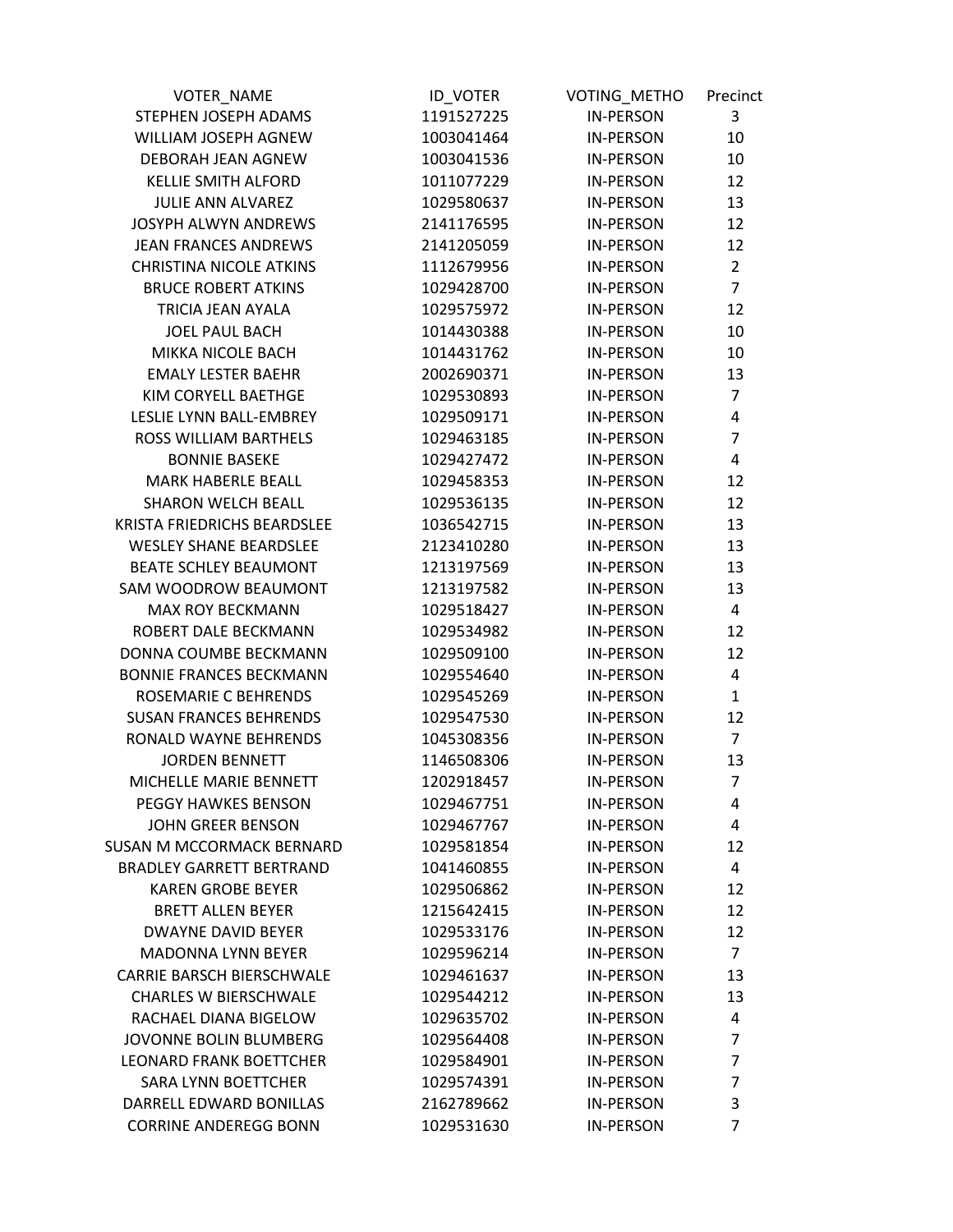| <b>LAURA IRENE BOONE</b>         | 2161146596 | <b>IN-PERSON</b> | $\mathbf{1}$   |
|----------------------------------|------------|------------------|----------------|
| DONALD NATHAN BOWERS II          | 1015640552 | <b>IN-PERSON</b> | 13             |
| <b>AUDRI ANN BOWERS</b>          | 1017143552 | <b>IN-PERSON</b> | 13             |
| <b>TIMOTHY STEPHEN BOWYER</b>    | 2002518216 | <b>IN-PERSON</b> | 4              |
| DON EDWIN BRAEUTIGAM             | 1029530302 | <b>IN-PERSON</b> | 4              |
| DIANE DAVIS BRANDENBERGER        | 1029449937 | <b>IN-PERSON</b> | $\overline{7}$ |
| <b>JAMES M BRANDENBERGER</b>     | 1029542854 | <b>IN-PERSON</b> | $\overline{7}$ |
| KRISTOFER LEE BRANDENBERGER      | 1035569249 | <b>IN-PERSON</b> | $\overline{7}$ |
| RICHARD HENRY BRAUNITZER         | 1029619320 | <b>IN-PERSON</b> | 1              |
| <b>NANCY BAKER BRAUNITZER</b>    | 1029646451 | <b>IN-PERSON</b> | $\mathbf{1}$   |
| <b>BONNIE ALLEN BRIGGS</b>       | 1116293199 | <b>IN-PERSON</b> | 12             |
| WILLIAM WALTER BRIGGS JR         | 1116190295 | <b>IN-PERSON</b> | 12             |
| MICHELLE ANN BROKSAS             | 1214265650 | <b>IN-PERSON</b> | 3              |
| <b>KAREN SUE BROWN</b>           | 1029609937 | <b>IN-PERSON</b> | 13             |
| <b>DENNY KEITH BROWN</b>         | 1029609596 | <b>IN-PERSON</b> | 13             |
| LAUREN ANNE BURDETT              | 1035686966 | <b>IN-PERSON</b> | $\overline{2}$ |
| <b>KEVIN BRADLEY BURRER</b>      | 1029551955 | <b>IN-PERSON</b> | $\overline{2}$ |
| <b>SHEREE DAWN BURROW</b>        | 1029597263 | <b>IN-PERSON</b> | 3              |
| <b>CYNTHIA GARROT BUSBY</b>      | 1012953976 | <b>IN-PERSON</b> | $\overline{2}$ |
| <b>DIANNA BYNUM</b>              | 1021040867 | <b>IN-PERSON</b> | 4              |
| JOHN DAVID BYNUM                 | 1181699112 | <b>IN-PERSON</b> | 4              |
| RACHEL HOERSTER CALHOUN          | 1029640025 | <b>IN-PERSON</b> | 1              |
| <b>RENE CAMERON</b>              | 1029532058 | <b>IN-PERSON</b> | 13             |
| ARIEL R CANTU                    | 2167989224 | <b>IN-PERSON</b> | 13             |
| <b>DANE HAWKS CARTER</b>         | 2186125361 | <b>IN-PERSON</b> | 10             |
| PAUL L CASSETTA                  | 1071771500 | <b>IN-PERSON</b> | 12             |
| PAULA MARIE CASSETTA             | 1068934638 | <b>IN-PERSON</b> | 12             |
| <b>GUSTAVO CASTRO</b>            | 2001820275 | <b>IN-PERSON</b> | 13             |
| <b>MELISSA LEE CHEEK</b>         | 1029624118 | <b>IN-PERSON</b> | 3              |
| <b>ELAINE E CHESER</b>           | 1029550243 | <b>IN-PERSON</b> | $\overline{2}$ |
| <b>JANET ELAINE COBB</b>         | 1180756601 | <b>IN-PERSON</b> | 4              |
| <b>MATTHEW STEPHEN COBB</b>      | 1185831573 | <b>IN-PERSON</b> | 4              |
| <b>WILLIAM TROY COBB</b>         | 1202294478 | <b>IN-PERSON</b> | 13             |
| <b>STUART VERNARD COBB</b>       | 1180756617 | <b>IN-PERSON</b> | 4              |
| <b>CAMILLE KIMBRELL COHN</b>     | 1029631220 | <b>IN-PERSON</b> | 4              |
| <b>RANDALL GRAY COOK</b>         | 1029626911 | <b>IN-PERSON</b> | 1              |
| <b>JUSTIN LANE COP</b>           | 1171943619 | <b>IN-PERSON</b> | 12             |
| <b>CYNTHIA BEHRENDS CORTEZ</b>   | 2133291772 | <b>IN-PERSON</b> | $\mathbf{1}$   |
| <b>WILLIAM MARTIN COUNTS</b>     | 1083285532 | <b>IN-PERSON</b> | 1              |
| <b>BEVERLY P COUNTS</b>          | 1141529197 | <b>IN-PERSON</b> | 1              |
| <b>DEBRA ECKHARDT COX</b>        | 1029616532 | <b>IN-PERSON</b> | 7              |
| <b>ASHLEY NICOLE CRANE</b>       | 1137414247 | <b>IN-PERSON</b> | 4              |
| JONATHAN DEAN CRENWELGE          | 1029458831 | <b>IN-PERSON</b> | 1              |
| <b>JOYCE CRENWELGE</b>           | 1029510792 | <b>IN-PERSON</b> | 3              |
| <b>BRENDA JORDAN CRENWELGE</b>   | 1029454615 | <b>IN-PERSON</b> | 3              |
| <b>MILTON MAX CRENWELGE</b>      | 1029514833 | <b>IN-PERSON</b> | 1              |
| NATHAN WALTER CRENWELGE          | 1029461685 | <b>IN-PERSON</b> | 12             |
| <b>CONNIE WILLIAMS CRENWELGE</b> | 1029452745 | <b>IN-PERSON</b> | 4              |
| ANGELA KAYE CROSS                | 1029574009 | <b>IN-PERSON</b> | 10             |
|                                  |            |                  |                |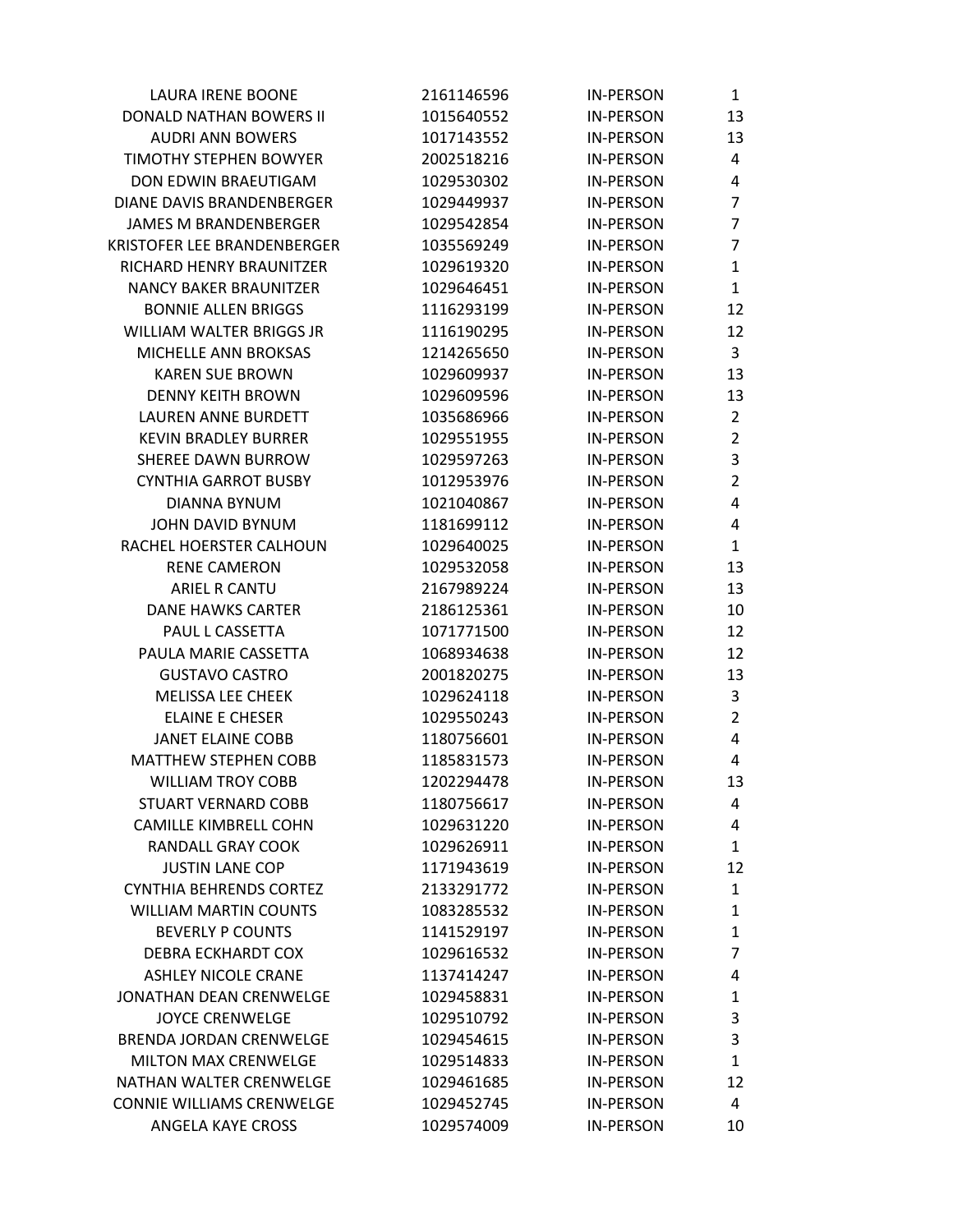| ANNETTE THORNTON CROWHURST       | 1058359540 | <b>IN-PERSON</b> | 4              |
|----------------------------------|------------|------------------|----------------|
| <b>JOHN ROBIN CRUZ</b>           | 1169998237 | <b>IN-PERSON</b> | 1              |
| <b>CHRISTINA LYNN CRUZ</b>       | 1060196707 | <b>IN-PERSON</b> | 1              |
| <b>BRUCE DAVID DALEY</b>         | 1036048541 | <b>IN-PERSON</b> | 4              |
| SHAUN MICHAEL DANZ               | 1029515953 | <b>IN-PERSON</b> | $\overline{7}$ |
| <b>GAYLE LEANN DARLING</b>       | 1029626775 | <b>IN-PERSON</b> | 12             |
| ROBERT STEWART DARSEY            | 1056990399 | <b>IN-PERSON</b> | 8              |
| <b>CLARE PRUITT DAVENPORT</b>    | 1029564703 | <b>IN-PERSON</b> | 12             |
| WILLIAM DAVID DAVENPORT          | 1029564695 | <b>IN-PERSON</b> | 12             |
| <b>DANIEL BRUCE DAY</b>          | 1136405383 | <b>IN-PERSON</b> | 13             |
| <b>LAUREN KATE DAY</b>           | 2167598011 | <b>IN-PERSON</b> | 12             |
| <b>WARREN SCOTT DAY</b>          | 1129879095 | <b>IN-PERSON</b> | 12             |
| DUSTIN WAYNE DEGRAW              | 1029588238 | <b>IN-PERSON</b> | 3              |
| <b>CHELSEA DEE DENNIS</b>        | 1029607682 | <b>IN-PERSON</b> | 13             |
| <b>WANDA DETMAR</b>              | 1029638762 | <b>IN-PERSON</b> | $\mathbf{1}$   |
| RAY RANDOLPH DIETRICH            | 1041321045 | <b>IN-PERSON</b> | 12             |
| <b>VICTORIA DIANE DITTMAR</b>    | 1005630091 | <b>IN-PERSON</b> | 13             |
| MELISSA GALLANDER DOBBINS        | 1153229514 | <b>IN-PERSON</b> | 4              |
| <b>KRISTOFER JUSTIN DOLGENER</b> | 1029440479 | <b>IN-PERSON</b> | 4              |
| ELLIOTT MICHAEL DOOLEY           | 1052823510 | <b>IN-PERSON</b> | 4              |
| MARGARET ADEL DOOLEY             | 1029550579 | <b>IN-PERSON</b> | 2              |
| EDWARD JOHN DOOLEY               | 1029532674 | <b>IN-PERSON</b> | $\overline{2}$ |
| <b>MARTY LYNN DRESSEN</b>        | 1029599407 | <b>IN-PERSON</b> | 12             |
| <b>ASHLEY LYNN DRESSEN</b>       | 2187651330 | <b>IN-PERSON</b> | 12             |
| DAVID LOWELL DREYER              | 1029626969 | <b>IN-PERSON</b> | 8              |
| <b>GLEN ALLEN DUECKER</b>        | 1029634327 | <b>IN-PERSON</b> | 12             |
| <b>JAMIE DUECKER</b>             | 2189952922 | <b>IN-PERSON</b> | 3              |
| <b>DOROTHY DUECKER</b>           | 1029460333 | <b>IN-PERSON</b> | 12             |
| <b>KORTNEY SUZANNE DUECKER</b>   | 1029634315 | <b>IN-PERSON</b> | 12             |
| AMANDA MARIE DURANT-ELLIOTT      | 1132169368 | <b>IN-PERSON</b> | 7              |
| <b>FERRL DEWAYNE DURST</b>       | 1029507399 | <b>IN-PERSON</b> | 7              |
| <b>SUZANNE MERZ DURST</b>        | 1029519764 | <b>IN-PERSON</b> | $\overline{7}$ |
| <b>MARTHA PYKA DURST</b>         | 1029555347 | <b>IN-PERSON</b> | 12             |
| <b>COLE WILLIAM ECKERT</b>       | 1029631637 | <b>IN-PERSON</b> | 12             |
| <b>CONNIE MARIE ECKHARDT</b>     | 1029532062 | <b>IN-PERSON</b> | 13             |
| KELLY CALKINS ECKHARDT           | 1029605298 | <b>IN-PERSON</b> | $\mathbf{1}$   |
| JETTA ASHLEY ECKHARDT            | 1029647062 | <b>IN-PERSON</b> | 12             |
| <b>KAREN G EDWARDS</b>           | 1029633312 | <b>IN-PERSON</b> | 4              |
| <b>WILLIAM HARNED EGGLESTON</b>  | 1029633429 | <b>IN-PERSON</b> | 10             |
| <b>CHERILYNN B EGGLESTON</b>     | 1029634111 | <b>IN-PERSON</b> | 10             |
| <b>BARBARA JUNG EILERS</b>       | 1029554416 | <b>IN-PERSON</b> | 13             |
| <b>JUDITH ANN EILERS</b>         | 1029457872 | <b>IN-PERSON</b> | 1              |
| HARVEY GIDEON ELLEBRACHT         | 1029466892 | <b>IN-PERSON</b> | 4              |
| <b>CHARLES CRAIG ENDERLIN</b>    | 1029648260 | <b>IN-PERSON</b> | $\overline{2}$ |
| REGINA SCHNEIDER ENDERLIN        | 1029514563 | <b>IN-PERSON</b> | 2              |
| <b>CYNTHIA HOHENBERGER ENGEL</b> | 1029519475 | <b>IN-PERSON</b> | 10             |
| <b>JASON S ENGLERT</b>           | 1029641396 | <b>IN-PERSON</b> | $\overline{7}$ |
| <b>DEYSI JEANNETTE EPLEY</b>     | 1159240890 | <b>IN-PERSON</b> | 2              |
| <b>RONALD ROY ERSCH</b>          | 1029526032 | <b>IN-PERSON</b> | 13             |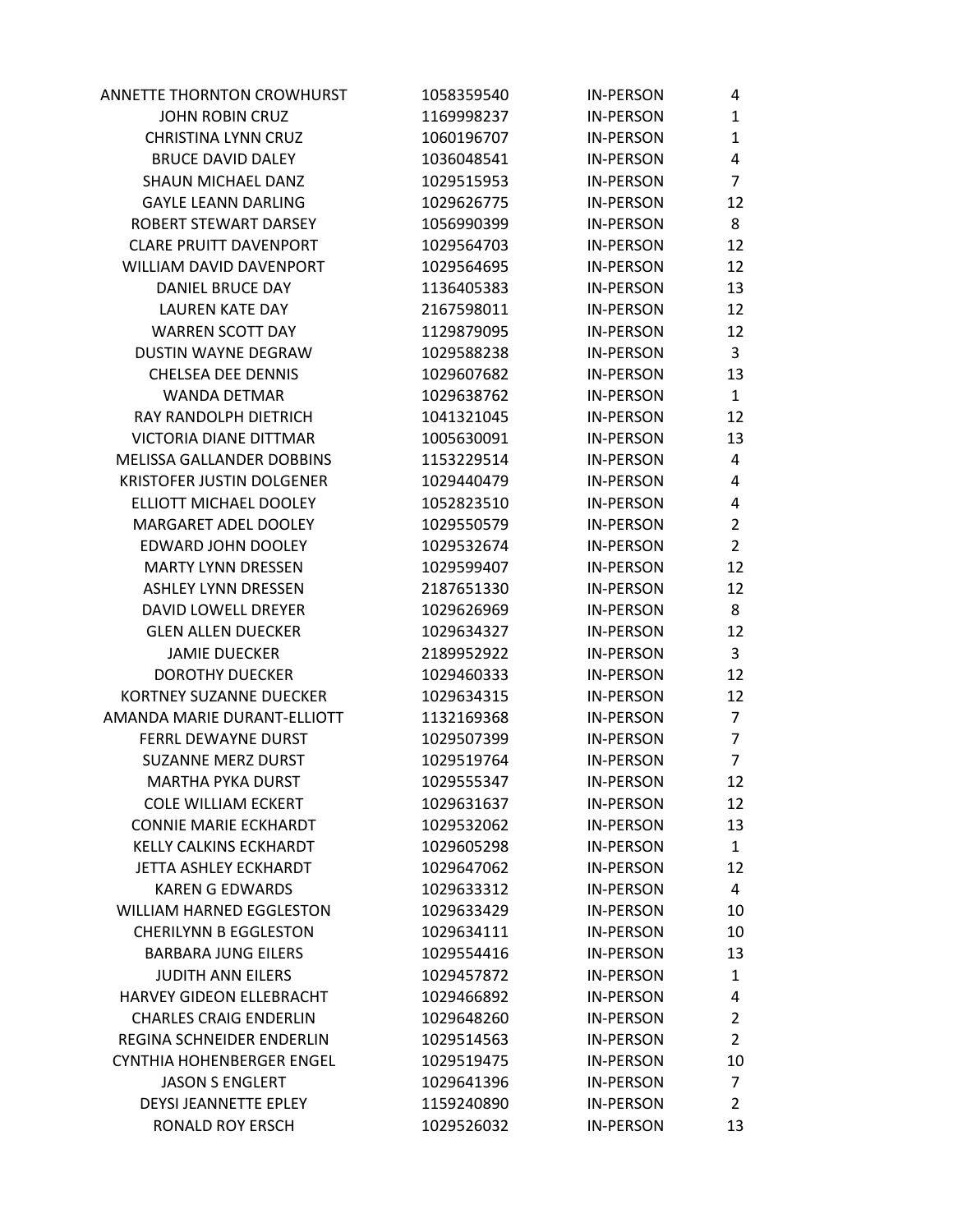| ALLEN WAYNE ERSCH                | 1029507375 | <b>IN-PERSON</b> | 12             |
|----------------------------------|------------|------------------|----------------|
| <b>JANICE CRITES ERWIN</b>       | 1177120462 | <b>IN-PERSON</b> | $\mathbf{1}$   |
| <b>JAMES F FARNSWORTH</b>        | 1119096836 | <b>IN-PERSON</b> | 12             |
| AUTUMN RAE FAUCHEUX              | 1130595035 | <b>IN-PERSON</b> | $\overline{2}$ |
| <b>CHAD FAUCHEUX</b>             | 2130525667 | <b>IN-PERSON</b> | $\overline{2}$ |
| MICHAEL CURTIS FELLER            | 1029532070 | <b>IN-PERSON</b> | $\overline{7}$ |
| <b>RYAN GARRETT FELPS</b>        | 1020119630 | <b>IN-PERSON</b> | $\overline{7}$ |
| DOYLE ALAN FEVIG                 | 2135333902 | <b>IN-PERSON</b> | $\overline{7}$ |
| <b>ELROY JOE FIEDLER</b>         | 1029447533 | <b>IN-PERSON</b> | $\overline{7}$ |
| <b>CONSTANCE MORAN FIEDLER</b>   | 1029560952 | <b>IN-PERSON</b> | $\overline{7}$ |
| <b>NANCY MORRIS FIELDS</b>       | 1038194864 | <b>IN-PERSON</b> | 10             |
| THOMAS JERAL FISCHER             | 1006780940 | <b>IN-PERSON</b> | 10             |
| <b>CHARLES FISHEL</b>            | 1173876270 | <b>IN-PERSON</b> | $\mathsf 3$    |
| DIANA ESTHER FISHEL              | 1173885236 | <b>IN-PERSON</b> | 3              |
| <b>WANDA SEALES FORD</b>         | 1029428357 | <b>IN-PERSON</b> | 4              |
| <b>MARTHA MICHENER FOSTER</b>    | 1029562495 | <b>IN-PERSON</b> | 12             |
| <b>CRYSTAL ZENTZ FOX</b>         | 1029573061 | <b>IN-PERSON</b> | 4              |
| <b>JAMES LEWIS FOX</b>           | 1029573057 | <b>IN-PERSON</b> | 4              |
| <b>JAMES RAY FRANER</b>          | 1109458828 | <b>IN-PERSON</b> | 13             |
| <b>ROBERT PAUL FRANKLIN</b>      | 1150690702 | <b>IN-PERSON</b> | $\overline{2}$ |
| <b>EDWARD PAUL FREDERICKS</b>    | 1058692173 | <b>IN-PERSON</b> | 12             |
| <b>KYLE FRANKLIN FREY</b>        | 1203087607 | <b>IN-PERSON</b> | 13             |
| <b>GEORGIA HOLLOWAY FRIMPONG</b> | 1216340871 | <b>IN-PERSON</b> | $\mathbf{1}$   |
| ANDREW AKOTO FRIMPONG            | 1145341837 | <b>IN-PERSON</b> | $\mathbf{1}$   |
| <b>QUEDA ALICE FRITZ</b>         | 1029565237 | <b>IN-PERSON</b> | 4              |
| LAWRENCE KENT FRYBURGER          | 1029592876 | <b>IN-PERSON</b> | $\mathbf{1}$   |
| <b>GWEN KADER FULLBROOK</b>      | 1029555296 | <b>IN-PERSON</b> | $\mathbf{1}$   |
| CYNTHIA ANN GALLAGHER            | 1146515013 | <b>IN-PERSON</b> | 13             |
| <b>KEVIN MATTHEW GALLAGHER</b>   | 1089662497 | <b>IN-PERSON</b> | 13             |
| DONALD STUART GALLASPY JR        | 1029572106 | <b>IN-PERSON</b> | 4              |
| SHELBY LYNN GALLASPY             | 1029440152 | <b>IN-PERSON</b> | 4              |
| <b>ELIZABETH MARIE GARDNER</b>   | 1167416179 | <b>IN-PERSON</b> | $\mathbf{1}$   |
| AMANDA GAIL GEISTWEIDT           | 1029568176 | IN-PERSON        | $\overline{7}$ |
| <b>GUIDO ROBERT GHISELLI</b>     | 1057496264 | <b>IN-PERSON</b> | $\overline{2}$ |
| <b>KATHRYN BREWER GHISELLI</b>   | 1057496272 | <b>IN-PERSON</b> | $\overline{2}$ |
| <b>KERRY WILES GIERISCH</b>      | 1178206115 | <b>IN-PERSON</b> | 6              |
| <b>SHARON VALLEE GINDER</b>      | 1059953349 | <b>IN-PERSON</b> | $\mathbf{1}$   |
| RACHELLE LYNN GIOFFRE            | 1048808139 | <b>IN-PERSON</b> | 13             |
| <b>SHAWN ALLEN GISLER</b>        | 2153806522 | <b>IN-PERSON</b> | 12             |
| <b>SOFIA GISLER</b>              | 2153806533 | <b>IN-PERSON</b> | 12             |
| PENNY V GOEHMANN                 | 1029510737 | <b>IN-PERSON</b> | 10             |
| MARK ALAN GOEHMANN               | 1029592541 | <b>IN-PERSON</b> | 10             |
| <b>REBEKKA JOY GOFF</b>          | 2184695831 | <b>IN-PERSON</b> | 4              |
| <b>KEVIN KIP GOLD</b>            | 2149829899 | <b>IN-PERSON</b> | 4              |
| <b>BRANDON MICHAEL GOLD</b>      | 1029603718 | <b>IN-PERSON</b> | 4              |
| DENYSSE JEMIMA GONZALES          | 2145919708 | <b>IN-PERSON</b> | 3              |
| <b>MELINDA KAY GREGG</b>         | 1029551917 | <b>IN-PERSON</b> | 13             |
| <b>JANET LEIGH GRIDER</b>        | 2127785376 | <b>IN-PERSON</b> | 10             |
| VICTORIA ANN GRONA-MENDEZ        | 1178380388 | <b>IN-PERSON</b> | 12             |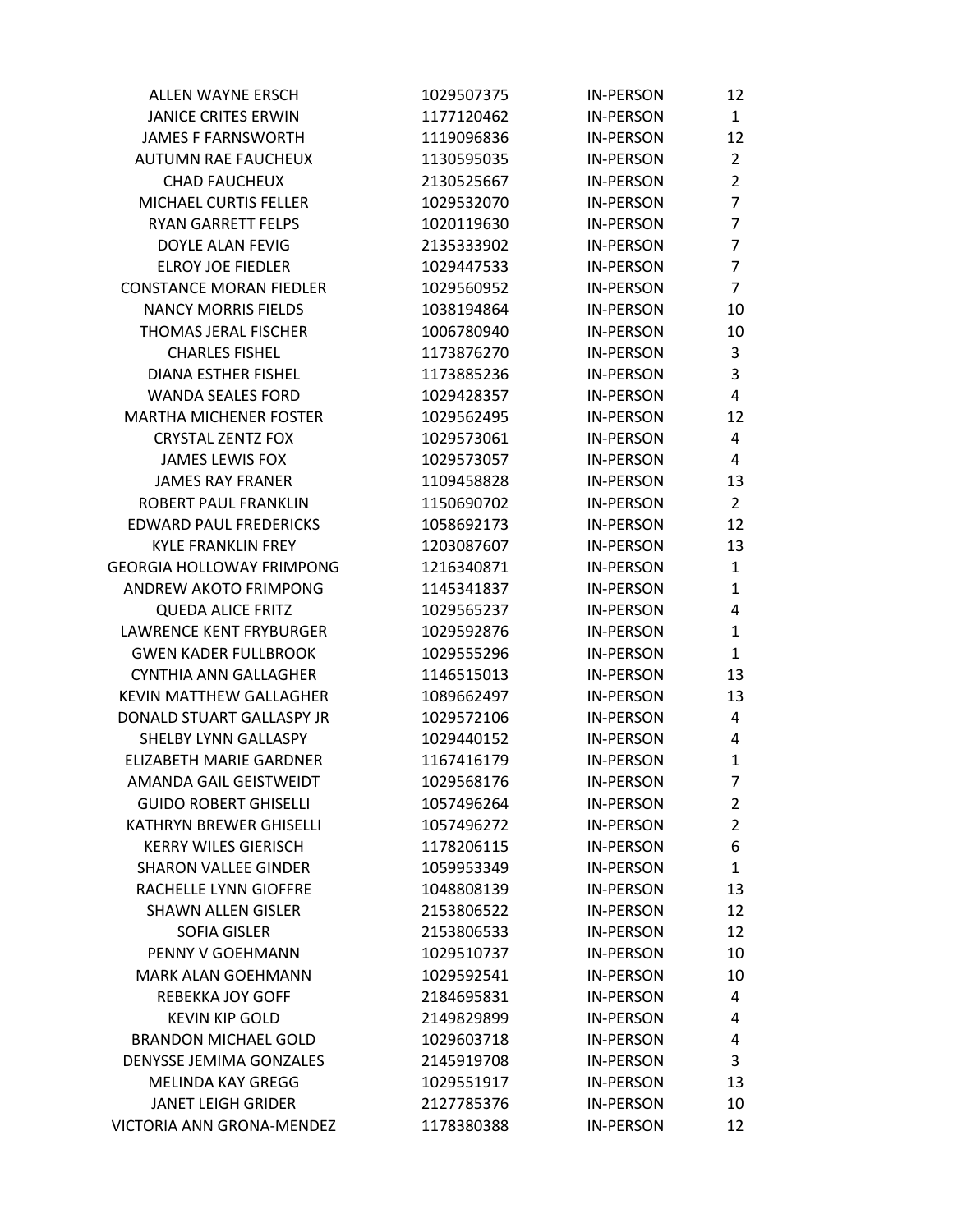| <b>KENNETH SLOAN GUNTER JR</b>  | 1029618372 | <b>IN-PERSON</b> | 10             |
|---------------------------------|------------|------------------|----------------|
| <b>DEBRA EHRHARDT GUNTER</b>    | 1029577865 | <b>IN-PERSON</b> | 10             |
| <b>CRAWFORD LANDRUM GUTHRIE</b> | 1156391389 | <b>IN-PERSON</b> | 13             |
| <b>JOHN ROBERT GUTHRIE</b>      | 1029627523 | <b>IN-PERSON</b> | $\overline{7}$ |
| PHYLLIS GERLOFF GUTHRIE         | 1156837705 | <b>IN-PERSON</b> | 13             |
| <b>VICTORIA LEIGH GUTHRIE</b>   | 1029608126 | <b>IN-PERSON</b> | $\overline{7}$ |
| <b>KARSON KEITH HAGEL</b>       | 2171320659 | <b>IN-PERSON</b> | $\overline{7}$ |
| <b>HERBERT CAMERON HAIGHT</b>   | 1029577746 | <b>IN-PERSON</b> | 10             |
| <b>LESLIE ANN HAIGHT</b>        | 1029577751 | <b>IN-PERSON</b> | 10             |
| <b>JAMES CALEB HAIL</b>         | 1006256011 | <b>IN-PERSON</b> | $\mathbf{1}$   |
| ANGELA NICOLE HALEY             | 2172491576 | <b>IN-PERSON</b> | 4              |
| <b>BELINDA HALEY</b>            | 1029544119 | <b>IN-PERSON</b> | 4              |
| DARREN LYNN HALFORD             | 1029616261 | <b>IN-PERSON</b> | $\mathbf{1}$   |
| <b>MALLORY MICHELLE HALL</b>    | 2169018649 | <b>IN-PERSON</b> | 4              |
| <b>JEANNE ANNETTE HANNEMANN</b> | 1029463251 | <b>IN-PERSON</b> | 4              |
| <b>SUSAN HARDIN</b>             | 1029606849 | <b>IN-PERSON</b> | 12             |
| DAVID ALLAN HARDISON            | 1029546977 | <b>IN-PERSON</b> | $\mathbf{1}$   |
| <b>NANCY KRUGER HARDISON</b>    | 1029459606 | <b>IN-PERSON</b> | $\mathbf{1}$   |
| MARTY DEANN HARKLEROAD          | 1064368764 | <b>IN-PERSON</b> | 4              |
| <b>CYNTHIA MARIE HARRISON</b>   | 1029535999 | <b>IN-PERSON</b> | $\overline{7}$ |
| <b>VICKY JENSCHKE HARTCRAFT</b> | 1029558996 | <b>IN-PERSON</b> | 12             |
| <b>CAROL ANN HARTMANN</b>       | 1029513363 | <b>IN-PERSON</b> | 12             |
| HILMAR CHARLES HARTMANN II      | 1029622029 | <b>IN-PERSON</b> | $\mathbf{1}$   |
| <b>GRETA KIRSTEN HARTMANN</b>   | 1029624572 | <b>IN-PERSON</b> | $\mathbf{1}$   |
| STEPHEN SCOTT HARVEY            | 1029531355 | <b>IN-PERSON</b> | 6              |
| <b>STACY ROSE HARVEY</b>        | 1029505890 | <b>IN-PERSON</b> | 6              |
| LESTER WADE HAWKINS             | 1035812482 | <b>IN-PERSON</b> | 12             |
| <b>GROVER LEE HAWKINS</b>       | 1029651136 | <b>IN-PERSON</b> | 13             |
| LINDA MARIE HAWKINS             | 1035812521 | <b>IN-PERSON</b> | 12             |
| <b>AILEEN AHRENS HAYES</b>      | 1029515660 | <b>IN-PERSON</b> | 4              |
| <b>WENDY BELLA HEARN</b>        | 1036761176 | <b>IN-PERSON</b> | 4              |
| RUSSELL LEE HEARN               | 1036761182 | <b>IN-PERSON</b> | 4              |
| <b>MARY CHRISTINE HEATH</b>     | 1064009468 | IN-PERSON        | 4              |
| WILLIAM J HEATH JR              | 1064025833 | <b>IN-PERSON</b> | 4              |
| <b>LAURA LEE HEFNER</b>         | 1081475464 | <b>IN-PERSON</b> | 13             |
| LINDA LORENE HEIMANN            | 1029613854 | <b>IN-PERSON</b> | $\overline{7}$ |
| AMY REBEKAH HEIMANN             | 1211794618 | <b>IN-PERSON</b> | 7              |
| <b>RITA BURGESS HEINER</b>      | 1029507368 | <b>IN-PERSON</b> | 7              |
| <b>KENNETH RAY HEINER</b>       | 1029541423 | <b>IN-PERSON</b> | 7              |
| <b>LEEANN ATKINS HEINERT</b>    | 1217521178 | <b>IN-PERSON</b> | 1              |
| <b>KERRY BRENT HELLUMS</b>      | 1058819067 | <b>IN-PERSON</b> | 13             |
| TONI ALLYN HELLUMS              | 1142743157 | <b>IN-PERSON</b> | 13             |
| <b>RITA SCHIRK HENKE</b>        | 1029582389 | <b>IN-PERSON</b> | 7              |
| <b>BRITTANY HERBORT HENKE</b>   | 1201747375 | <b>IN-PERSON</b> | 1              |
| ANNETTE WENDEL HERBORT          | 1029558350 | <b>IN-PERSON</b> | 1              |
| <b>JULIE BYRD HERBORT</b>       | 1029586893 | <b>IN-PERSON</b> | 12             |
| <b>JUAN JOSE HERRERA</b>        | 1029524612 | <b>IN-PERSON</b> | 8              |
| <b>JULIE THIRZA HERRERA</b>     | 1029616623 | <b>IN-PERSON</b> | 8              |
| KATHERINE PETERSEN HERRINGTON   | 1096122257 | <b>IN-PERSON</b> | 12             |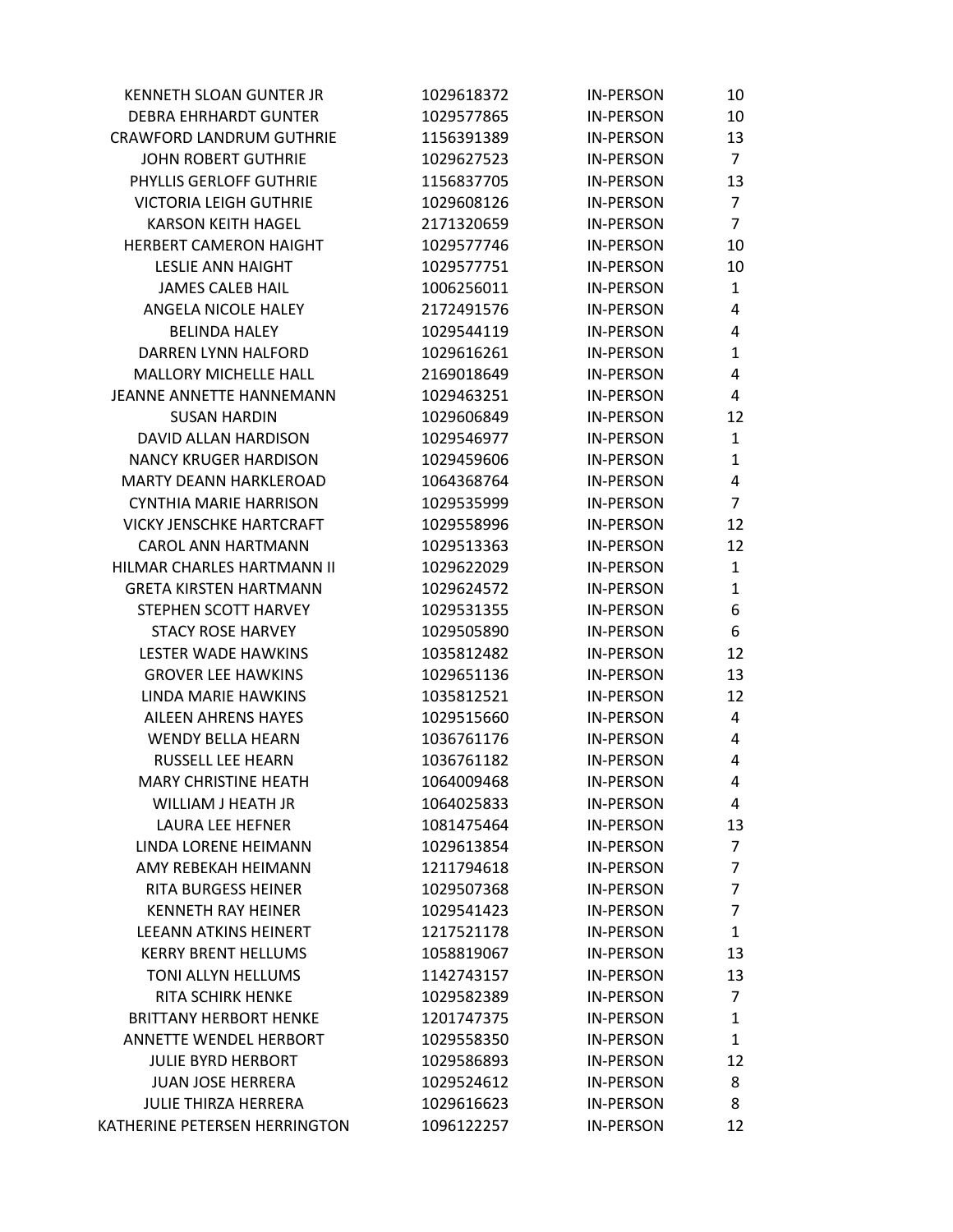| <b>JAMES THOMAS HERRINGTON</b> | 1015252917 | <b>IN-PERSON</b> | 12             |
|--------------------------------|------------|------------------|----------------|
| <b>WESLEY JAMES HESKER</b>     | 1149956779 | <b>IN-PERSON</b> | 4              |
| <b>CURTIS ALLEN HOLLENBEAK</b> | 1032151667 | <b>IN-PERSON</b> | $\overline{7}$ |
| LAURA ELIZABETH HOLLENBEAK     | 1029447132 | <b>IN-PERSON</b> | $\overline{7}$ |
| <b>THOMAS EDWARD HOLUBIK</b>   | 1029531386 | <b>IN-PERSON</b> | 6              |
| <b>CYNTHIA A HOLUBIK</b>       | 1029531372 | <b>IN-PERSON</b> | 6              |
| AFTON NICHOLE HOMINICK         | 1176851267 | <b>IN-PERSON</b> | 12             |
| <b>RITA MARIE HORNE</b>        | 1173133329 | <b>IN-PERSON</b> | 3              |
| <b>CHAUNCY JAMES HOWELL</b>    | 1146701550 | <b>IN-PERSON</b> | $\overline{2}$ |
| JOHN THOMAS HUTTON             | 1029614530 | <b>IN-PERSON</b> | 13             |
| <b>SARAH GERTRUDE HUTTON</b>   | 1029614548 | <b>IN-PERSON</b> | 13             |
| RUSSELL ANTHONY IMMEL          | 1029553152 | <b>IN-PERSON</b> | 4              |
| <b>COLE PARKER IMMEL</b>       | 2188075537 | <b>IN-PERSON</b> | 12             |
| DONNA CABANISS IMMEL           | 1029459183 | <b>IN-PERSON</b> | 12             |
| <b>STEVEN EVERS IMMEL</b>      | 1029546172 | <b>IN-PERSON</b> | 12             |
| <b>TERRI ANN IMMEL</b>         | 1029511271 | <b>IN-PERSON</b> | 4              |
| LINDA THERESE INKELAAR         | 1011100936 | <b>IN-PERSON</b> | $\mathbf{1}$   |
| <b>JOHN OTIS INKELAAR</b>      | 1011241985 | <b>IN-PERSON</b> | 1              |
| <b>TARA SAGESER INMAN</b>      | 2169961839 | <b>IN-PERSON</b> | 8              |
| <b>JOHN C INSALATA</b>         | 1005735687 | <b>IN-PERSON</b> | $\overline{2}$ |
| JENNIFER SUE INSALATA          | 1007670292 | <b>IN-PERSON</b> | $\overline{2}$ |
| <b>MATHILDA METZGER ITZ</b>    | 1029528623 | <b>IN-PERSON</b> | 4              |
| <b>MEREDITH LAURA ITZ</b>      | 1029635929 | <b>IN-PERSON</b> | 12             |
| <b>JOHN M JASSO</b>            | 1133309689 | <b>IN-PERSON</b> | 12             |
| <b>CHARLES ALLEN JENSCHKE</b>  | 1029572168 | <b>IN-PERSON</b> | 7              |
| <b>GINA FELLER JENSCHKE</b>    | 1029649038 | <b>IN-PERSON</b> | $\overline{7}$ |
| JENNIFER KAYE JENSCHKE         | 1029582111 | <b>IN-PERSON</b> | 8              |
| JOAN JACOBY JENSCHKE           | 1029629014 | <b>IN-PERSON</b> | 4              |
| <b>JASON JOHN JENSCHKE</b>     | 1029518663 | <b>IN-PERSON</b> | 8              |
| <b>MATTHEW RYAN JEPSON</b>     | 1064328344 | <b>IN-PERSON</b> | $\overline{2}$ |
| JONELL JUNE JOHNSON            | 1067833235 | <b>IN-PERSON</b> | $\overline{7}$ |
| WILLIAM VERNON JOHNSON         | 1007516416 | <b>IN-PERSON</b> | $\overline{7}$ |
| JOHN COLLIER JONES             | 1029561543 | <b>IN-PERSON</b> | 12             |
| JENNIFER ELIZABETH JONES       | 1029504303 | <b>IN-PERSON</b> | 6              |
| MONICA LYNN JONES-JINRIGHT     | 1091342095 | <b>IN-PERSON</b> | 10             |
| DIRK MATTHEW JORDAN            | 1140479850 | <b>IN-PERSON</b> | 6              |
| <b>GWYNNE UNDERWOOD JUETT</b>  | 1029609944 | <b>IN-PERSON</b> | $\overline{2}$ |
| <b>DIANN JUNG</b>              | 1139727292 | <b>IN-PERSON</b> | $\overline{7}$ |
| <b>SANDRA WILSON JUNG</b>      | 1029531197 | <b>IN-PERSON</b> | 13             |
| <b>RONNIE GENE JUNG</b>        | 1139727318 | <b>IN-PERSON</b> | $\overline{7}$ |
| <b>STEVEN EUGENE JUNG</b>      | 1029528858 | <b>IN-PERSON</b> | 13             |
| <b>TAMARA SCHMIDT KEENER</b>   | 1029438128 | <b>IN-PERSON</b> | 13             |
| <b>TODD WHITNEY KEENER</b>     | 1029596845 | <b>IN-PERSON</b> | 13             |
| RETINA MICHELLE KEITH          | 2147082377 | <b>IN-PERSON</b> | $\overline{2}$ |
| <b>JOHN HUBERT KELLER</b>      | 1029467002 | <b>IN-PERSON</b> | 12             |
| <b>SUSAN NEBGEN KELLER</b>     | 1029456116 | <b>IN-PERSON</b> | 12             |
| <b>JORDAN EDWARD KERBER</b>    | 1121106060 | <b>IN-PERSON</b> | 12             |
| RANDALL SCOTT KING             | 1029536306 | <b>IN-PERSON</b> | 7              |
| <b>JULIANNE B KING</b>         | 1126251477 | <b>IN-PERSON</b> | 4              |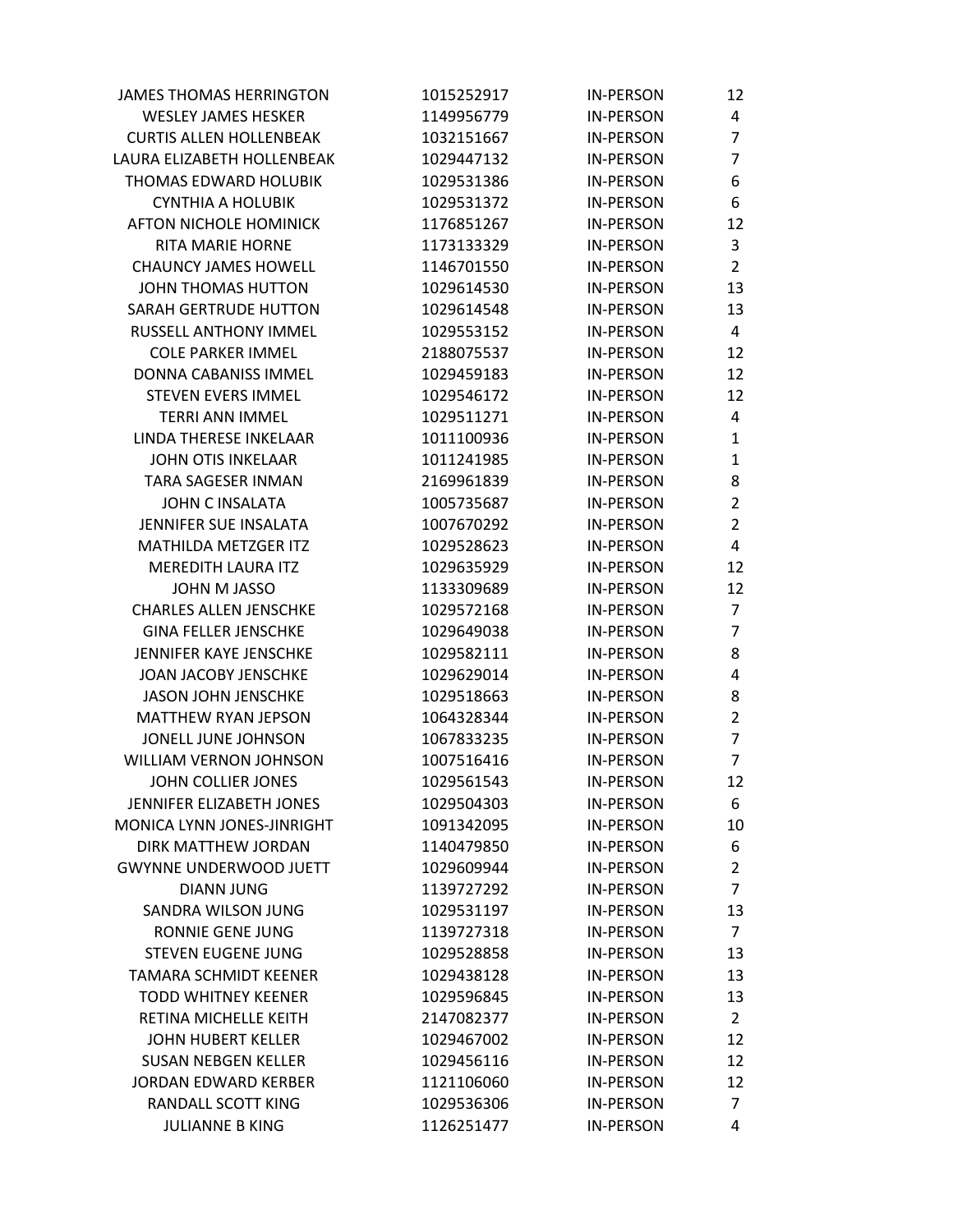| 1060418606 | <b>IN-PERSON</b> | $\mathbf{2}^{\prime}$ |
|------------|------------------|-----------------------|
| 1126251465 | <b>IN-PERSON</b> | 4                     |
| 1144841083 | <b>IN-PERSON</b> | 1                     |
| 1059806952 | <b>IN-PERSON</b> | 7                     |
| 1175923252 | <b>IN-PERSON</b> | 4                     |
| 1029551067 | <b>IN-PERSON</b> | $\mathbf{1}$          |
| 1029444345 | <b>IN-PERSON</b> | 4                     |
| 1001253282 | <b>IN-PERSON</b> | 12                    |
| 1212655359 | <b>IN-PERSON</b> | $\mathbf{1}$          |
| 1029452922 | <b>IN-PERSON</b> | 4                     |
| 1212655257 | <b>IN-PERSON</b> | $\mathbf{1}$          |
| 1001253314 | <b>IN-PERSON</b> | 12                    |
| 1029608692 | <b>IN-PERSON</b> | 4                     |
| 1029508034 | <b>IN-PERSON</b> | 12                    |
| 1022813323 | <b>IN-PERSON</b> | 13                    |
| 1029524048 | <b>IN-PERSON</b> | 10                    |
| 1029465328 | <b>IN-PERSON</b> | 10                    |
| 1029514397 | <b>IN-PERSON</b> | 4                     |
| 1029442689 | <b>IN-PERSON</b> | 4                     |
| 1165601368 | <b>IN-PERSON</b> | 1                     |
| 1165254385 | <b>IN-PERSON</b> | 7                     |
| 1204946542 | <b>IN-PERSON</b> | $\overline{7}$        |
| 1205016424 | <b>IN-PERSON</b> | 7                     |
| 1029584014 | <b>IN-PERSON</b> | 6                     |
| 1029439505 | <b>IN-PERSON</b> | 4                     |
| 1029615992 | <b>IN-PERSON</b> | 6                     |
| 1029524497 | <b>IN-PERSON</b> | 4                     |
| 2000102691 | <b>IN-PERSON</b> | 4                     |
| 1029511484 | <b>IN-PERSON</b> | $\overline{2}$        |
| 1001247538 | <b>IN-PERSON</b> | $\mathbf{1}$          |
| 1020761257 | <b>IN-PERSON</b> | 4                     |
| 1041470577 | <b>IN-PERSON</b> | 12                    |
| 1032151819 | IN-PERSON        | 4                     |
| 1029448072 | <b>IN-PERSON</b> | $\overline{7}$        |
| 1029448064 | <b>IN-PERSON</b> | $\overline{7}$        |
| 1151281846 | <b>IN-PERSON</b> | $\mathbf{1}$          |
| 1071380905 | <b>IN-PERSON</b> | 12                    |
| 1071379753 | <b>IN-PERSON</b> | 12                    |
| 1029629235 | <b>IN-PERSON</b> | 7                     |
| 2141145115 | <b>IN-PERSON</b> | $\overline{7}$        |
| 1182371260 | <b>IN-PERSON</b> | 3                     |
| 1192316290 | <b>IN-PERSON</b> | 3                     |
| 1029589950 | <b>IN-PERSON</b> | $\overline{7}$        |
| 1029593075 | <b>IN-PERSON</b> | $\overline{7}$        |
| 1172926662 | <b>IN-PERSON</b> | $\overline{7}$        |
| 1029610252 | <b>IN-PERSON</b> | 12                    |
| 1152201426 | <b>IN-PERSON</b> | 4                     |
| 1029595795 | <b>IN-PERSON</b> | 4                     |
| 1029578620 | <b>IN-PERSON</b> | 4                     |
|            |                  |                       |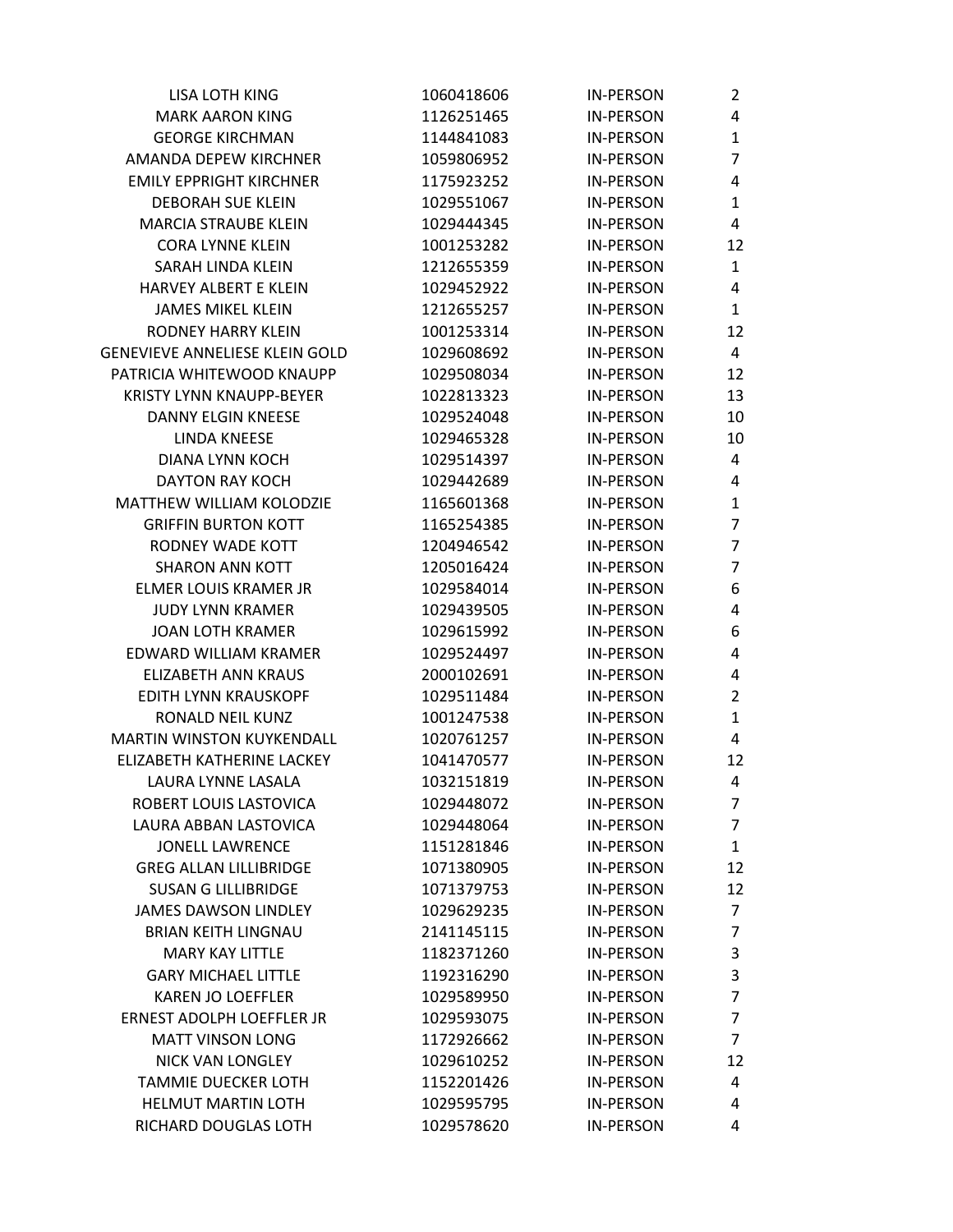| DONALD W LOVE                     | 1166104626 | <b>IN-PERSON</b> | 4              |
|-----------------------------------|------------|------------------|----------------|
| <b>JUDY G LOVE</b>                | 1166731271 | <b>IN-PERSON</b> | 4              |
| <b>MARTHA KRUHMIN LUCAS</b>       | 1029535018 | <b>IN-PERSON</b> | 12             |
| <b>DAVID CURTIS LUCAS</b>         | 1029525054 | <b>IN-PERSON</b> | 12             |
| <b>MARTHA STRONG LUEG</b>         | 1055220431 | <b>IN-PERSON</b> | 4              |
| CARL FREDERICK LUEG JR            | 1053723235 | <b>IN-PERSON</b> | 4              |
| <b>JASON BRANDON LUTZ</b>         | 1019283637 | <b>IN-PERSON</b> | $\mathbf{1}$   |
| JOHN MATTHEW MABERY               | 1029638654 | <b>IN-PERSON</b> | 13             |
| <b>JANET MARIE MABRY</b>          | 1214727780 | <b>IN-PERSON</b> | 12             |
| <b>TIFFINIE GLYNN MAENIUS</b>     | 1144561184 | <b>IN-PERSON</b> | 12             |
| HEATHER DAWN MALLINCKRODT         | 1079728606 | <b>IN-PERSON</b> | 10             |
| MICHAEL H MANGUM                  | 1029581975 | <b>IN-PERSON</b> | 4              |
| CYNTHIA FIEDLER MAPLE             | 1029598444 | <b>IN-PERSON</b> | $\overline{7}$ |
| LAURA IRENE MARKER                | 1029626035 | <b>IN-PERSON</b> | 4              |
| <b>ROBIN KAY MARTIN</b>           | 1163105510 | <b>IN-PERSON</b> | $\overline{7}$ |
| ROBERT DALE MARTIN                | 1206277872 | <b>IN-PERSON</b> | 12             |
| ANDREA E MASSARANO                | 1106440142 | <b>IN-PERSON</b> | 12             |
| DAVID LEDYARD MASSARANO           | 1106359222 | <b>IN-PERSON</b> | 12             |
| <b>MELINDA MAE MATTHES</b>        | 2183562580 | <b>IN-PERSON</b> | 3              |
| <b>SHIRLEY MAY MAYER</b>          | 1186527505 | <b>IN-PERSON</b> | 3              |
| DAWNA LYNN MCAFFF                 | 1029610425 | <b>IN-PERSON</b> | 13             |
| <b>JASON DAVID MCARTHUR</b>       | 1092189714 | <b>IN-PERSON</b> | $\overline{2}$ |
| <b>DORIS M MCCREA</b>             | 1029590874 | <b>IN-PERSON</b> | $\overline{7}$ |
| AUDRI MARIE MCCULLOCH             | 1190578937 | <b>IN-PERSON</b> | 1              |
| HELENA BELLE MCFARLAND            | 1178395843 | <b>IN-PERSON</b> | 4              |
| PATRICIA D MCGLOTHLIN             | 1037498709 | <b>IN-PERSON</b> | 8              |
| JAMES IRA MCGLOTHLIN              | 1037498616 | <b>IN-PERSON</b> | 8              |
| <b>CATHERINE VINCENT MCINTYRE</b> | 1167849480 | <b>IN-PERSON</b> | $\mathbf{1}$   |
| JOHN THOMAS MCINTYRE              | 2188500617 | <b>IN-PERSON</b> | 1              |
| MILTON R MCMANIGLE III            | 1029618800 | <b>IN-PERSON</b> | $\mathbf{1}$   |
| DIANNE DENISE MCMANIGLE           | 1029618291 | <b>IN-PERSON</b> | 1              |
| JANE FINSTERWALD MCMILLAN         | 1150292956 | <b>IN-PERSON</b> | 12             |
| JOSEPH CHRISTOPHER MEADE          | 1114624252 | <b>IN-PERSON</b> | $\mathbf{1}$   |
| <b>COURTNEY ROSE MECHLER</b>      | 1058515825 | <b>IN-PERSON</b> | 4              |
| LETA ANN METZGER                  | 1029544399 | <b>IN-PERSON</b> | 4              |
| <b>LESTER JOHN MEURER</b>         | 1042187954 | <b>IN-PERSON</b> | $\overline{2}$ |
| <b>ELAINE PEHL MEURER</b>         | 1042202323 | <b>IN-PERSON</b> | $\overline{2}$ |
| <b>KATHLEEN E MEURER</b>          | 1029548527 | <b>IN-PERSON</b> | 12             |
| <b>KAREN WICKER MICHAEL</b>       | 1058327318 | <b>IN-PERSON</b> | 12             |
| <b>JYL MILLER</b>                 | 2124356193 | <b>IN-PERSON</b> | $\mathbf{1}$   |
| <b>DAVID DEAN MILLS</b>           | 1029602141 | <b>IN-PERSON</b> | 4              |
| <b>LEOLA HARTMANN MILLS</b>       | 1029466630 | <b>IN-PERSON</b> | $\overline{7}$ |
| <b>ERIN RHEA MILLS</b>            | 1029567537 | <b>IN-PERSON</b> | 4              |
| <b>GREGORY CURT MOHR</b>          | 1029587205 | <b>IN-PERSON</b> | 12             |
| <b>CHRISTIE LYNN MOHR</b>         | 1029557327 | <b>IN-PERSON</b> | 12             |
| <b>MARY PRICE MOLNAR</b>          | 1109466999 | <b>IN-PERSON</b> | $\mathbf{1}$   |
| DARRELL GENE MOLNAR               | 1109467006 | <b>IN-PERSON</b> | 1              |
| <b>ANDREW CLINTON MOORE</b>       | 1131785884 | <b>IN-PERSON</b> | 4              |
| <b>VICKI MERKEL MORIN</b>         | 1029546140 | <b>IN-PERSON</b> | 3              |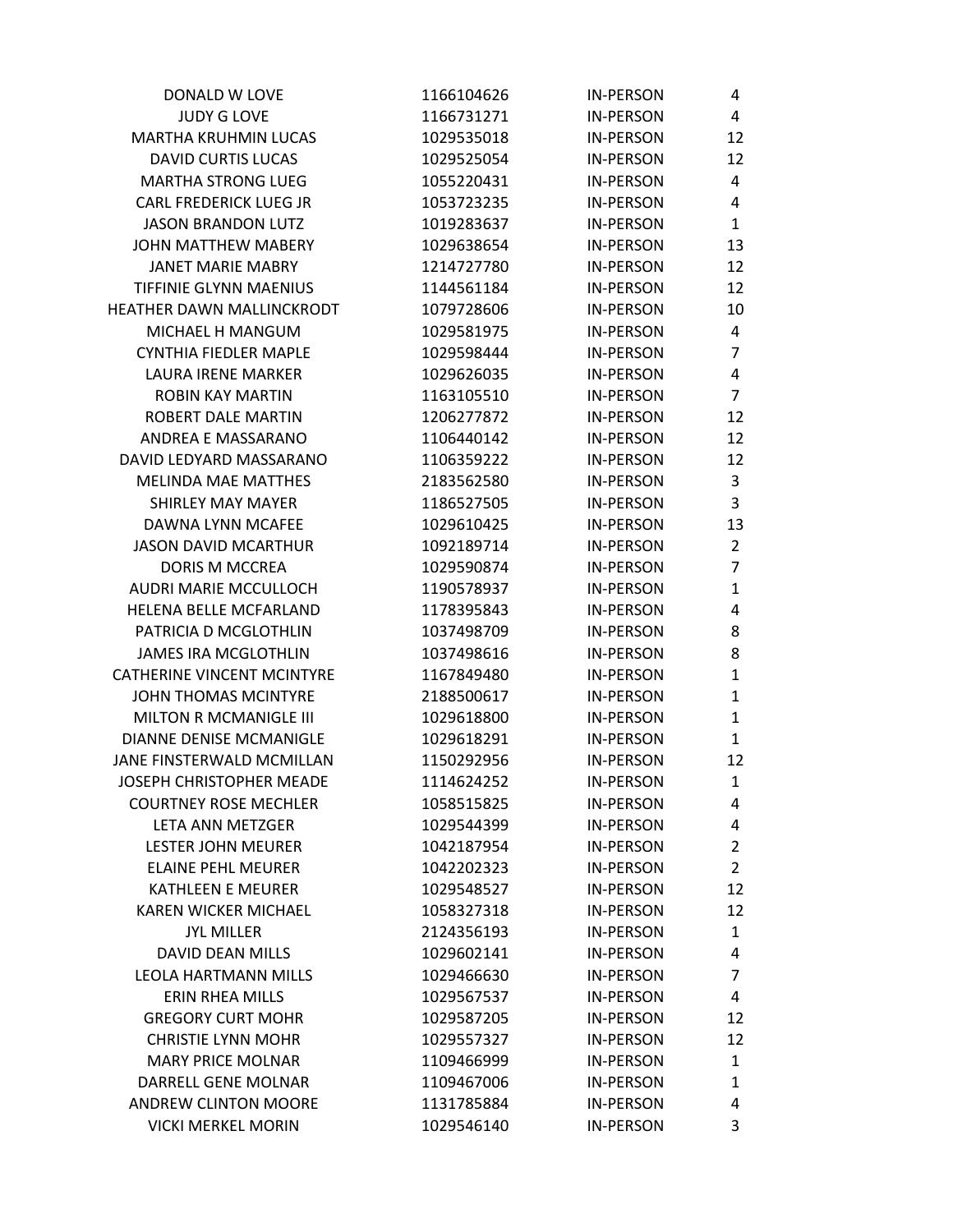| <b>ERIC QUINTON MORIN</b>       | 1182494340 | <b>IN-PERSON</b> | 4              |
|---------------------------------|------------|------------------|----------------|
| RONALD TIMOTHY MORIN            | 1029467266 | <b>IN-PERSON</b> | 4              |
| <b>LUKE MATTHEW MORIN</b>       | 1029542999 | <b>IN-PERSON</b> | 4              |
| JEFFERY P MORIN                 | 1029546117 | <b>IN-PERSON</b> | 3              |
| TINA MICHELLE MOUNCE-MILLER     | 1029518208 | <b>IN-PERSON</b> | 4              |
| <b>JOSEPH WAYNE MURPHY</b>      | 1200842506 | <b>IN-PERSON</b> | 13             |
| <b>ROBERT ROSS MURRAY JR</b>    | 1029428255 | <b>IN-PERSON</b> | 13             |
| KATHLEEN O'LEARY MURRAY         | 1029520570 | <b>IN-PERSON</b> | 13             |
| KATHLYN WAHL MURRAY             | 1029530817 | <b>IN-PERSON</b> | 4              |
| DAVID ERVIN MURRAY              | 1029517317 | <b>IN-PERSON</b> | 4              |
| <b>AARON RAY MUSGROVE</b>       | 1146636807 | <b>IN-PERSON</b> | $\overline{2}$ |
| JANET LORAINE MUSGROVE          | 1030571949 | <b>IN-PERSON</b> | $\overline{2}$ |
| <b>MARY PARSLEY MUSTARD</b>     | 1029534995 | <b>IN-PERSON</b> | 13             |
| <b>ERIC ANDREW MUSTARD</b>      | 1029465257 | <b>IN-PERSON</b> | 13             |
| <b>KARA SHEA MYERS</b>          | 1107865544 | <b>IN-PERSON</b> | $\mathbf{1}$   |
| <b>KENT ALAN MYERS</b>          | 1187488793 | <b>IN-PERSON</b> | $\mathbf{1}$   |
| <b>LEANN PEHL MYERS</b>         | 1029547451 | <b>IN-PERSON</b> | 10             |
| <b>WILLIAM ALLEN NANCE</b>      | 1029593567 | <b>IN-PERSON</b> | $\overline{7}$ |
| <b>MOLLY LEER NANCE</b>         | 1029599634 | <b>IN-PERSON</b> | $\overline{7}$ |
| <b>MARK WILLIAM NEBGEN</b>      | 2165607487 | <b>IN-PERSON</b> | 6              |
| <b>MARY KLEIN NEBGEN</b>        | 1029523659 | <b>IN-PERSON</b> | 6              |
| <b>GARY RAY NEFFENDORF</b>      | 1029528177 | <b>IN-PERSON</b> | $\mathbf{1}$   |
| RICKY FELIX NEFFENDORF          | 1158208670 | <b>IN-PERSON</b> | 12             |
| <b>TATIANA NERI</b>             | 1202572615 | <b>IN-PERSON</b> | 1              |
| <b>SUSAN CORRINA NIXON</b>      | 1029569882 | <b>IN-PERSON</b> | $\overline{2}$ |
| DANIEL VINCENT ONEILL           | 1112544062 | <b>IN-PERSON</b> | 4              |
| <b>HOLLY TEAGUE ONEILL</b>      | 1029514528 | <b>IN-PERSON</b> | 12             |
| <b>JESSE DANIEL OPPENHEIMER</b> | 2139454121 | <b>IN-PERSON</b> | $\overline{7}$ |
| XIOMARA ORTIZ NAVEDO            | 1211094180 | <b>IN-PERSON</b> | 4              |
| <b>ANNAMARIE ZILEN OTTMERS</b>  | 2134074743 | <b>IN-PERSON</b> | 13             |
| <b>RICKY COY OTTMERS</b>        | 1029564624 | <b>IN-PERSON</b> | 8              |
| <b>CAROL LUNDEEN OTTMERS</b>    | 1029580470 | <b>IN-PERSON</b> | 8              |
| KENDRA SCHNELLE OTTMERS         | 1029532309 | IN-PERSON        | $\overline{7}$ |
| <b>JEREMY COY OTTMERS</b>       | 1029638114 | <b>IN-PERSON</b> | $\overline{7}$ |
| <b>STEVEN WAYNE OTTMERS</b>     | 1029461470 | <b>IN-PERSON</b> | 12             |
| <b>SUSAN JENKINS OTTO</b>       | 1029531204 | <b>IN-PERSON</b> | $\overline{7}$ |
| <b>DANA E OVERDORF</b>          | 1029593338 | <b>IN-PERSON</b> | $\overline{7}$ |
| <b>WILLIAM JOHN PEHL</b>        | 1029519890 | <b>IN-PERSON</b> | 13             |
| <b>OLA PEHL</b>                 | 1029524886 | <b>IN-PERSON</b> | 4              |
| <b>JORDAN B PENICK</b>          | 1043245403 | <b>IN-PERSON</b> | 7              |
| <b>BLAKE A PENICK</b>           | 2178965666 | <b>IN-PERSON</b> | $\overline{7}$ |
| <b>DERREK JORN PENICK</b>       | 1029516444 | <b>IN-PERSON</b> | $\overline{7}$ |
| <b>DESTINY NADINE PERRY</b>     | 1176402697 | <b>IN-PERSON</b> | 13             |
| <b>RUDOLPH TOM PESEK</b>        | 1107822517 | <b>IN-PERSON</b> | 13             |
| <b>LAWRENCE ALBERT PESEK</b>    | 1029462422 | <b>IN-PERSON</b> | 13             |
| <b>KENDRA LYNN PESEK</b>        | 1054905494 | <b>IN-PERSON</b> | 13             |
| ROBERT MICHAEL PETERSEN         | 1175258568 | <b>IN-PERSON</b> | $\overline{2}$ |
| JESSICA LYNN PETSCH-KRAMER      | 1029582857 | <b>IN-PERSON</b> | $\mathbf{1}$   |
| ELIZABETH WHARTON PFANNSTIEL    | 1218746393 | <b>IN-PERSON</b> | 4              |
|                                 |            |                  |                |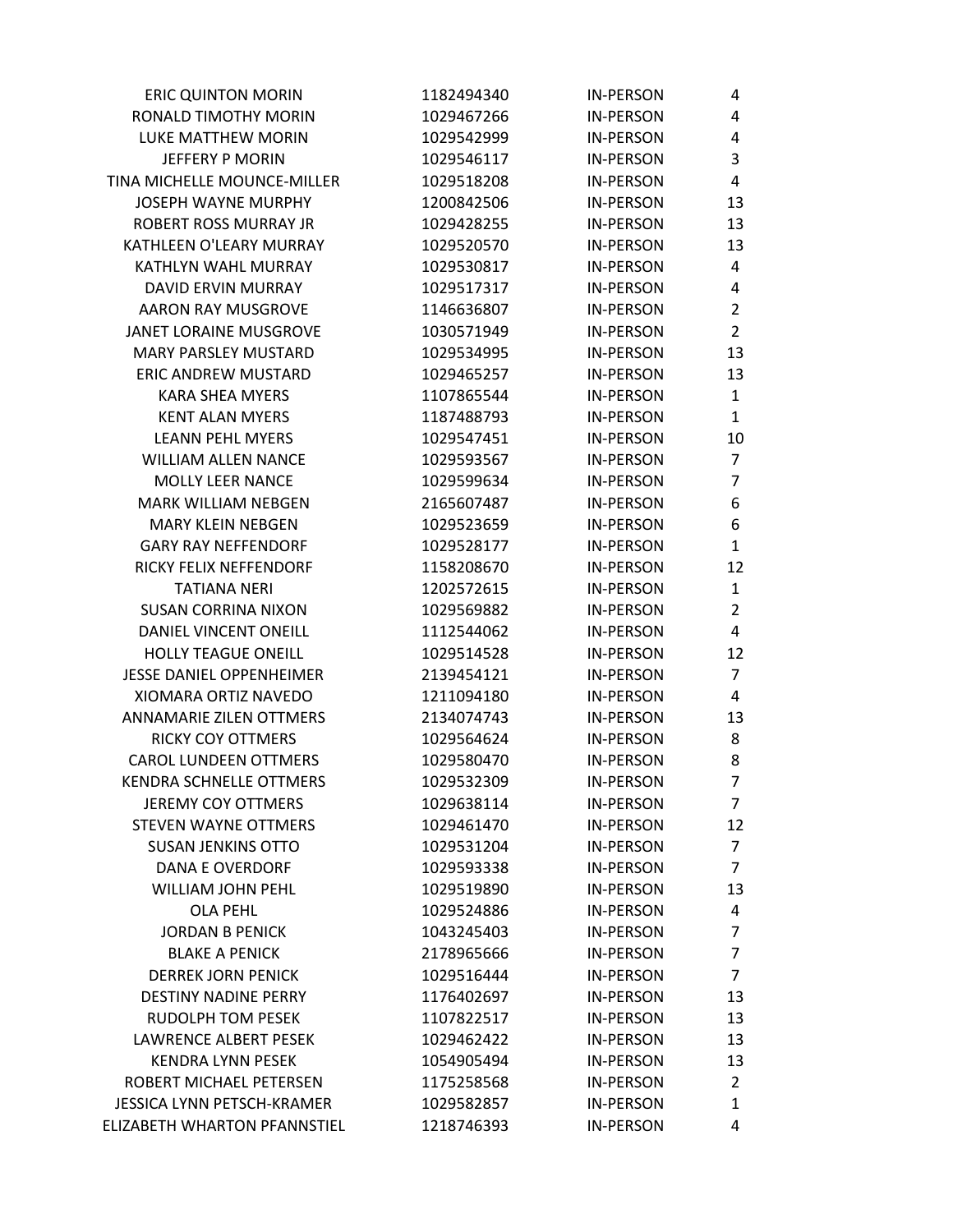| <b>JACK BRITTON POUNDS</b>     | 1168222284 | <b>IN-PERSON</b> | 4              |
|--------------------------------|------------|------------------|----------------|
| <b>BRITT ALAN POUNDS</b>       | 1029650541 | <b>IN-PERSON</b> | $\overline{7}$ |
| <b>TAMARA KAY PRICE</b>        | 1029453227 | <b>IN-PERSON</b> | 1              |
| <b>RUSTY DEAN PRICE</b>        | 2179595071 | <b>IN-PERSON</b> | $\mathbf{1}$   |
| <b>JENNIFER PARTLOW PRICE</b>  | 1144133986 | <b>IN-PERSON</b> | 1              |
| <b>KEN THOMAS PRICE</b>        | 2143705303 | <b>IN-PERSON</b> | 1              |
| RICHARD PETER PRIESS           | 1029529849 | <b>IN-PERSON</b> | 6              |
| <b>LUANA RAE PRIESS</b>        | 1029428915 | <b>IN-PERSON</b> | 6              |
| SHERYL JOY PROCHNOW            | 1215781677 | <b>IN-PERSON</b> | 12             |
| NAOMI SCHARNHORST PYKA         | 1029524484 | <b>IN-PERSON</b> | 7              |
| FRANKLIN DELANO QUAM           | 1029653500 | <b>IN-PERSON</b> | 3              |
| <b>BRANDYN WHITE QUAY</b>      | 1029586271 | <b>IN-PERSON</b> | 4              |
| SUZANNE MARIE QUINN            | 1148827069 | <b>IN-PERSON</b> | $\overline{7}$ |
| <b>STANLEY DAVID RABKE</b>     | 1029428894 | <b>IN-PERSON</b> | 12             |
| <b>REAGAN RYAN RABKE</b>       | 1029611945 | <b>IN-PERSON</b> | 12             |
| <b>JANET STORK RABKE</b>       | 1029428887 | <b>IN-PERSON</b> | 12             |
| <b>CHRISTINA HARMAN RAY</b>    | 1128829640 | <b>IN-PERSON</b> | $\mathbf{1}$   |
| <b>DAVID ENOCH REAL</b>        | 2187651590 | <b>IN-PERSON</b> | 13             |
| DEBORAH FARQUHAR REEH          | 1029561349 | <b>IN-PERSON</b> | 4              |
| <b>NEAL ROBERT REEH</b>        | 1029434830 | <b>IN-PERSON</b> | 4              |
| <b>DIANE GOLD REEH</b>         | 1029558036 | <b>IN-PERSON</b> | 10             |
| LINDA KATHRYN REEH             | 1029653487 | <b>IN-PERSON</b> | 12             |
| <b>WENDY SUE REEH</b>          | 1029561641 | <b>IN-PERSON</b> | 12             |
| <b>WADE DEAN REEH</b>          | 1029516975 | <b>IN-PERSON</b> | 12             |
| <b>LARRY CLEMENS REEH</b>      | 1029451684 | <b>IN-PERSON</b> | 10             |
| <b>EDWARD NEAL REES</b>        | 1029515809 | <b>IN-PERSON</b> | 12             |
| <b>CHRISTINE ANN REESE</b>     | 1203097975 | <b>IN-PERSON</b> | 4              |
| RUSSELL HERBERT REESE III      | 1021808221 | <b>IN-PERSON</b> | 4              |
| JOEL JOSHUA REESE-HANDLEY      | 2153980026 | <b>IN-PERSON</b> | 6              |
| <b>RICHARD LEE RHYNE</b>       | 1029617161 | <b>IN-PERSON</b> | 12             |
| <b>KELAIAH NICOLE RIVAS</b>    | 1181720599 | <b>IN-PERSON</b> | 3              |
| <b>OMAR IGNACIO RIVAS</b>      | 1029567313 | <b>IN-PERSON</b> | 3              |
| MARTHA HFRRFRA RIVFRA          | 1029542221 | <b>IN-PERSON</b> | $\mathbf{1}$   |
| ALVINO ALEMAN RIVERA           | 1029543030 | <b>IN-PERSON</b> | 1              |
| <b>MANUEL MORENO RIVERA</b>    | 2128412985 | <b>IN-PERSON</b> | $\overline{7}$ |
| LISA HYDE ROACH                | 2140953101 | <b>IN-PERSON</b> | 13             |
| <b>MARSHA KAY ROBINETT</b>     | 1153775400 | <b>IN-PERSON</b> | $\mathbf{1}$   |
| EDWARD WAYNE RODE              | 1029452556 | <b>IN-PERSON</b> | 10             |
| <b>KELLY CHRISTENE RODE</b>    | 1029451632 | <b>IN-PERSON</b> | 10             |
| <b>MARY LOUISE ROHRER</b>      | 1029462553 | <b>IN-PERSON</b> | 7              |
| CHERYL JEAN ROWAN              | 1119354866 | <b>IN-PERSON</b> | 4              |
| <b>CATHY ANN RUSSELL</b>       | 2121361639 | <b>IN-PERSON</b> | $\overline{7}$ |
| MOLLY MCINNIS SAGEBIEL         | 1029631427 | <b>IN-PERSON</b> | 7              |
| ROBERT MICHAEL SAGEBIEL        | 1029592946 | <b>IN-PERSON</b> | $\overline{2}$ |
| STEPHANIE LOUISE SANCHEZ       | 1029573417 | <b>IN-PERSON</b> | $\overline{2}$ |
| <b>JEAN POLLOCK SAUER</b>      | 1029506300 | <b>IN-PERSON</b> | 12             |
| <b>ANTHONY WAYNE SAUER</b>     | 1029536518 | <b>IN-PERSON</b> | 12             |
| <b>BRYON ANTHONY SCHAETTER</b> | 1029542002 | <b>IN-PERSON</b> | 4              |
| DAVID DUANE SCHAFER            | 1203210151 | <b>IN-PERSON</b> | 6              |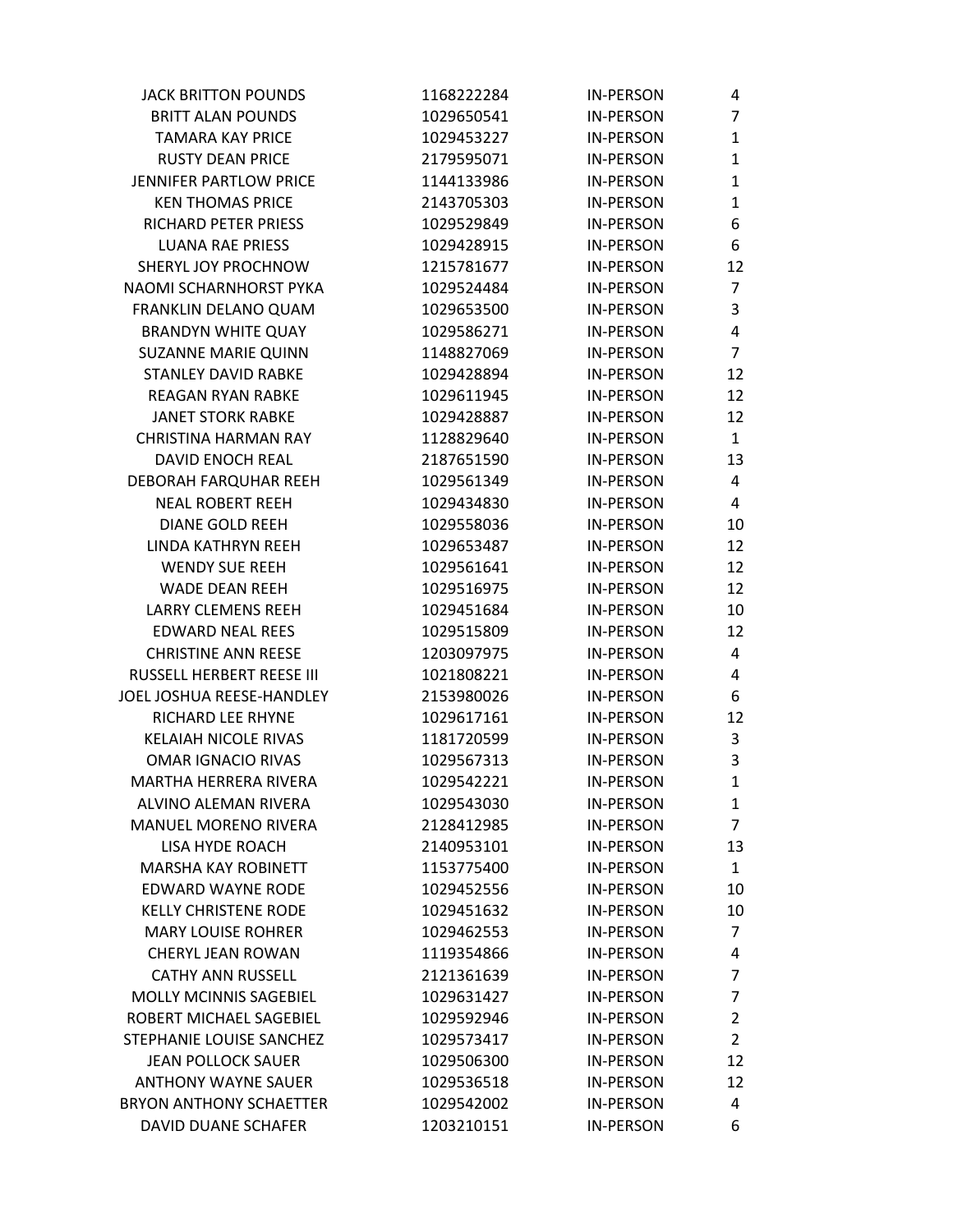| <b>VALERIE FAY SCHAFER</b>          | 1207451482 | <b>IN-PERSON</b> | 6              |
|-------------------------------------|------------|------------------|----------------|
| HAROLD EDWARD SCHMIDT               | 1190104952 | <b>IN-PERSON</b> | 10             |
| <b>MANDY NICOLE SCHMIDT</b>         | 1029582717 | <b>IN-PERSON</b> | 12             |
| <b>BLAKE JEREMY SCHMIDT</b>         | 1029585109 | <b>IN-PERSON</b> | 12             |
| PAMELA WEAVER SCHMIDT               | 1190104975 | <b>IN-PERSON</b> | 10             |
| CAROL COOLEY SCHMIDT                | 1029603411 | <b>IN-PERSON</b> | 12             |
| <b>CARLETON ALFRED SCHNELLE III</b> | 1029577923 | <b>IN-PERSON</b> | $\mathbf{1}$   |
| <b>KRYSTLE LEA SCHNELLE</b>         | 1148354251 | <b>IN-PERSON</b> | 1              |
| SELENA KAY SCHRECKENBACH            | 1191542506 | <b>IN-PERSON</b> | 10             |
| <b>CRISTEN ALAINE SCHULZ</b>        | 1060088204 | <b>IN-PERSON</b> | 13             |
| <b>CLAYTON KETCHUM SEARS</b>        | 1141511334 | <b>IN-PERSON</b> | $\mathbf{1}$   |
| SANDRA JANE SEBERA                  | 2149839939 | <b>IN-PERSON</b> | 13             |
| <b>RENEE BURG SECHRIST</b>          | 1029648835 | <b>IN-PERSON</b> | 15             |
| <b>DOUGLAS ALFRED SEELIG</b>        | 1029578216 | <b>IN-PERSON</b> | 12             |
| <b>BRENDA ECKHARDT SEGNER</b>       | 1029451255 | <b>IN-PERSON</b> | 3              |
| <b>GAIL NORRIS SEIDEL</b>           | 1203568696 | <b>IN-PERSON</b> | $\mathbf{1}$   |
| ANDREW BARRE SEIDEL                 | 1203568727 | <b>IN-PERSON</b> | $\mathbf{1}$   |
| KACIE IRENE-NICOLE SELF             | 1029635392 | <b>IN-PERSON</b> | 4              |
| <b>TEDFORD EUGENE SEVERNS</b>       | 2127454067 | <b>IN-PERSON</b> | 12             |
| <b>CAROLYN JO SHAFFER</b>           | 1029607075 | <b>IN-PERSON</b> | $\mathbf{1}$   |
| DAVID BRENT SHAW                    | 1029620888 | <b>IN-PERSON</b> | $\mathbf{1}$   |
| <b>BEVERLY EILEEN SHAW</b>          | 1140895727 | <b>IN-PERSON</b> | 1              |
| <b>CAROL ANN SHIPMAN</b>            | 1068930099 | <b>IN-PERSON</b> | 4              |
| <b>CAROL JEAN SIBILLY</b>           | 1020784144 | <b>IN-PERSON</b> | 4              |
| <b>LAURA NANCY SIMMONS</b>          | 1144772058 | <b>IN-PERSON</b> | 13             |
| <b>SCOTT ALAN SIMMONS</b>           | 1184780407 | <b>IN-PERSON</b> | 13             |
| <b>GREGORY PAUL SIMMS</b>           | 1034616283 | <b>IN-PERSON</b> | 6              |
| KAITLYN CALLALUCA SKLOSS            | 2144704470 | <b>IN-PERSON</b> | 10             |
| <b>GERALDINE IMMEL SMEDLEY</b>      | 1029548687 | <b>IN-PERSON</b> | 1              |
| <b>BOBBY DEE SMEDLEY</b>            | 1029548641 | <b>IN-PERSON</b> | $\mathbf{1}$   |
| <b>ANGELA MEADORS SMITH</b>         | 1029584261 | <b>IN-PERSON</b> | $\overline{7}$ |
| <b>JANICE MCINNIS SMITH</b>         | 1206066547 | <b>IN-PERSON</b> | $\mathbf{1}$   |
| REBECCA LEE SMITH                   | 1155157552 | <b>IN-PERSON</b> | 4              |
| <b>KALEIGH ALYNN SMITH</b>          | 2129890867 | <b>IN-PERSON</b> | 7              |
| ROBERT JACOB SMITH                  | 2127714605 | <b>IN-PERSON</b> | 4              |
| <b>ERIC ALAN SMITH</b>              | 1148459608 | <b>IN-PERSON</b> | 6              |
| BEVERLY YEARWOOD SMITH              | 1029526452 | <b>IN-PERSON</b> | 12             |
| <b>CLAYTON ANDREW SMITH</b>         | 2122623131 | <b>IN-PERSON</b> | 4              |
| <b>BRITTANY DIANE SPARKS</b>        | 2147269429 | <b>IN-PERSON</b> | 12             |
| <b>CARROLL ROGER SPENCER</b>        | 1064422033 | <b>IN-PERSON</b> | $\overline{2}$ |
| <b>MOLLY ANN SPENCER</b>            | 1065080278 | <b>IN-PERSON</b> | $\overline{2}$ |
| <b>BRANDON TODD SPIES</b>           | 1017832831 | <b>IN-PERSON</b> | 1              |
| <b>TROY FINDLEY SPIES</b>           | 1029607522 | <b>IN-PERSON</b> | 1              |
| <b>CARLOS WAYNE STAUDT</b>          | 1029551392 | <b>IN-PERSON</b> | 2              |
| DONNA KIRKLAND STAUDT               | 1029586791 | <b>IN-PERSON</b> | 2              |
| JENNIFER JOY STAUDT                 | 2121739669 | <b>IN-PERSON</b> | 1              |
| <b>SCOTT WADE STAUDT</b>            | 1029451856 | <b>IN-PERSON</b> | 1              |
| <b>MEGAN LYNN STAUDT</b>            | 1029587144 | <b>IN-PERSON</b> | 4              |
| JENNIFER TOLLETT STEARNS            | 1038235629 | <b>IN-PERSON</b> | 4              |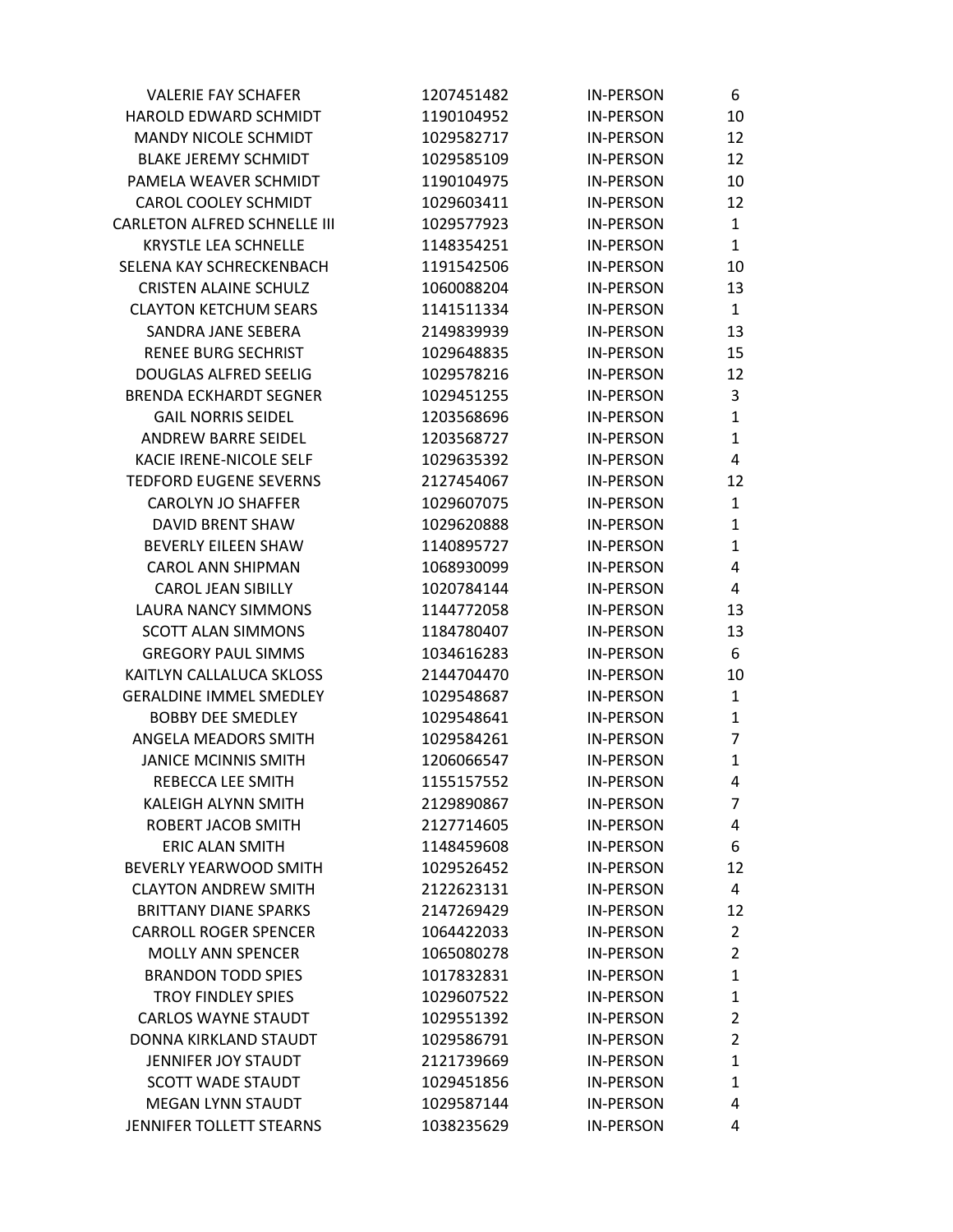| <b>STEVEN VANCE STECH</b>        | 1163384981 | <b>IN-PERSON</b> | 4              |
|----------------------------------|------------|------------------|----------------|
| <b>KAY ELLEN STEINBRING</b>      | 1029463832 | <b>IN-PERSON</b> | 8              |
| MICHAEL JAMES STENBERG           | 1173884080 | <b>IN-PERSON</b> | $\overline{2}$ |
| <b>TRACI ANN STETLER</b>         | 1029635513 | <b>IN-PERSON</b> | $\mathbf{1}$   |
| <b>BRUCE ROBERT STEVENS</b>      | 1083725303 | <b>IN-PERSON</b> | 4              |
| <b>ELAINE BENTON STEWART</b>     | 1029519596 | <b>IN-PERSON</b> | 4              |
| DEAN ALAN STEWART                | 1029527538 | <b>IN-PERSON</b> | 4              |
| <b>LORRIE ANN STEWART</b>        | 1029514101 | <b>IN-PERSON</b> | 4              |
| <b>JANNA KATHLEEN STOTZ</b>      | 2120065842 | <b>IN-PERSON</b> | $\mathbf{1}$   |
| JOHN MICHAEL STRACKBEIN          | 1029616815 | <b>IN-PERSON</b> | 7              |
| ERIN BROOKE STRACKBEIN           | 1036874678 | <b>IN-PERSON</b> | $\overline{7}$ |
| <b>SHERRY M STUBBLEFIELD</b>     | 1029509558 | <b>IN-PERSON</b> | 4              |
| <b>LESLIE ANN SUKALY</b>         | 1107167112 | <b>IN-PERSON</b> | 1              |
| <b>BRUCE ANDREW SUKALY</b>       | 1107207396 | <b>IN-PERSON</b> | $\mathbf{1}$   |
| JO LYNNE ILENE SULTEMEIER        | 1011824590 | <b>IN-PERSON</b> | 13             |
| <b>FARRON ALLEN SULTEMEIER</b>   | 1150293882 | <b>IN-PERSON</b> | 13             |
| <b>CHRISTINA STULL SUMNERS</b>   | 1150635527 | <b>IN-PERSON</b> | $\overline{7}$ |
| <b>LARRY C SVATEK</b>            | 1029545305 | <b>IN-PERSON</b> | $\mathbf{1}$   |
| <b>SANDRA SVATEK</b>             | 1029534061 | <b>IN-PERSON</b> | $\mathbf{1}$   |
| SHERRILL LEIGH TAIT              | 1150028466 | <b>IN-PERSON</b> | 4              |
| <b>CHARLES STEVEN TALLEY</b>     | 1029638631 | <b>IN-PERSON</b> | 13             |
| <b>GINETTE MARIE TALLEY</b>      | 1144133870 | <b>IN-PERSON</b> | 13             |
| <b>DENNIS JAMES TATSCH</b>       | 1029455931 | <b>IN-PERSON</b> | 13             |
| <b>JOHN RICHARD TAYLOR</b>       | 1204596680 | <b>IN-PERSON</b> | 4              |
| <b>KENNETH FRANKLIN TERRY</b>    | 1029533153 | <b>IN-PERSON</b> | $\mathbf{1}$   |
| AMY SCHANEN THOMAS               | 1029447902 | <b>IN-PERSON</b> | 4              |
| <b>STEVEN NIXON THOMAS</b>       | 1029526130 | <b>IN-PERSON</b> | 4              |
| DAVID ALLEN THOMPSON             | 1029603430 | <b>IN-PERSON</b> | 13             |
| <b>ROBIN ESTHER THOMPSON</b>     | 1029650807 | <b>IN-PERSON</b> | 13             |
| MICHAEL BENNETT THOMPSON         | 1210246530 | <b>IN-PERSON</b> | 3              |
| DEANNA MARIE THREADGILL          | 1029616610 | <b>IN-PERSON</b> | 4              |
| <b>ADELA FRANCES THREADGILL</b>  | 2180298224 | <b>IN-PERSON</b> | $\mathbf{1}$   |
| <b>GAYLE MARIE TOOHEY</b>        | 1218054163 | IN-PERSON        | $\mathbf{1}$   |
| <b>GLENN RAY TREIBS</b>          | 1029518489 | <b>IN-PERSON</b> | 13             |
| LINDA ELAINE TREIBS              | 1029529278 | <b>IN-PERSON</b> | 13             |
| PEGGY LOGAN TREIBS               | 1029436275 | <b>IN-PERSON</b> | 13             |
| <b>JAYE TREIBS</b>               | 1029513328 | <b>IN-PERSON</b> | 12             |
| ROGER MERLIN TRINKLE             | 1029608017 | <b>IN-PERSON</b> | 4              |
| <b>ALICIA MONREAL TRINKLE</b>    | 1029573752 | <b>IN-PERSON</b> | 4              |
| <b>AMY RAUCHFUSS TUCKER</b>      | 1164267968 | <b>IN-PERSON</b> | 13             |
| ROBERT HODGE TURBEVILLE          | 1029600632 | <b>IN-PERSON</b> | 7              |
| <b>CHRISTOPHER GORDON TURNER</b> | 1194951902 | <b>IN-PERSON</b> | 12             |
| MICHAEL WAYNE ULRICH             | 1109995019 | <b>IN-PERSON</b> | 4              |
| PHILIP WARDE VALENTINE           | 1180776970 | <b>IN-PERSON</b> | $\overline{2}$ |
| <b>CAROL ANNE VALENTINE</b>      | 1180776989 | <b>IN-PERSON</b> | $\overline{2}$ |
| ANN BRACHER VAUGHAN              | 1038042390 | <b>IN-PERSON</b> | $\mathbf{1}$   |
| <b>TANYA SUE VESTAL</b>          | 1029551597 | <b>IN-PERSON</b> | 12             |
| <b>SUSAN KAY VILLANI</b>         | 1167868081 | <b>IN-PERSON</b> | $\mathbf{1}$   |
| RALPH ANTHONY VILLANI            | 1167868068 | <b>IN-PERSON</b> | $\mathbf{1}$   |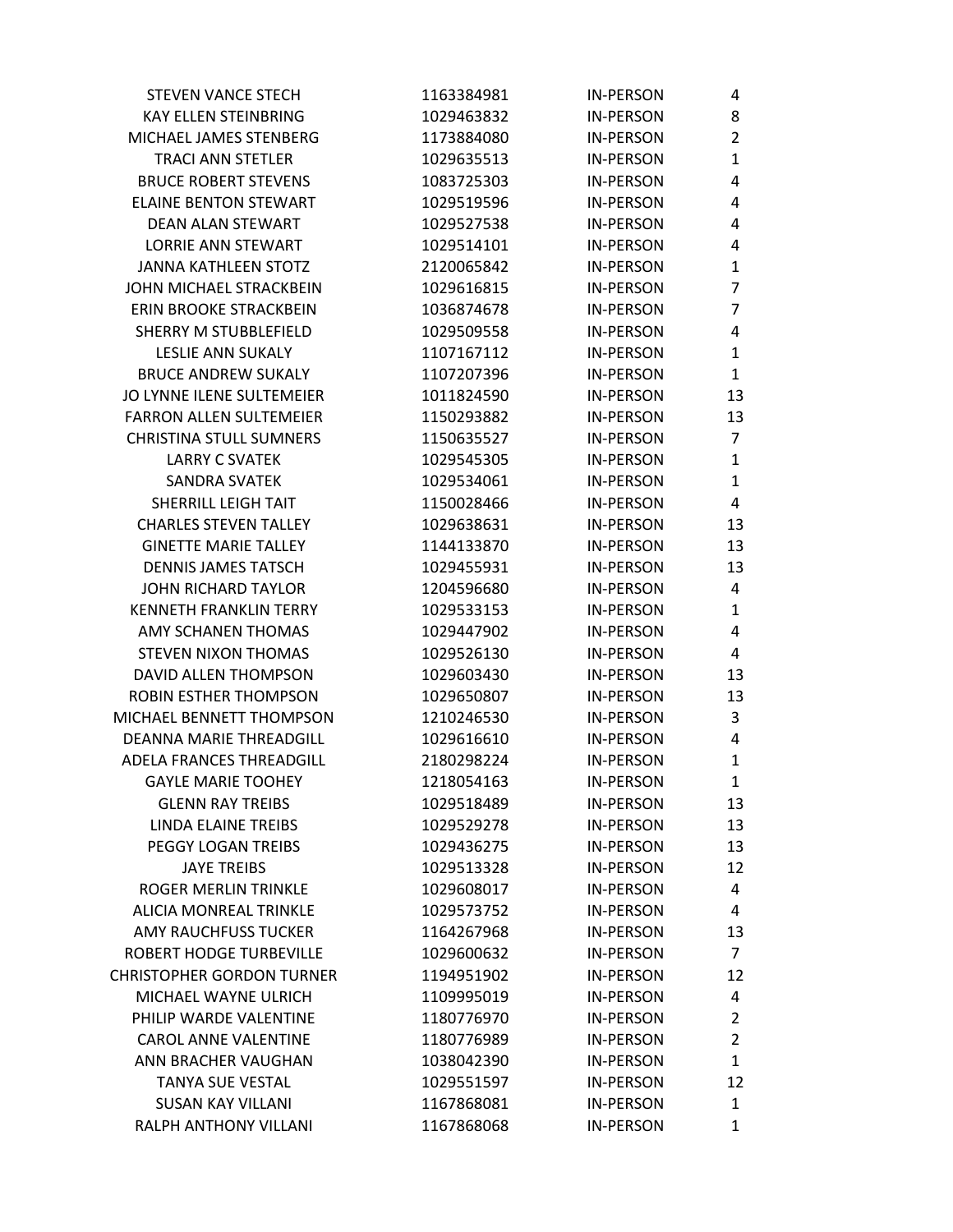| <b>JENNIFER SUE VOIGT</b>        | 1140730226 | <b>IN-PERSON</b> | 13             |
|----------------------------------|------------|------------------|----------------|
| <b>TAMMATHA MARIE VOLLMAR</b>    | 1208278569 | <b>IN-PERSON</b> | $\overline{2}$ |
| <b>BARRY ARNDT WAGNER</b>        | 1029541153 | <b>IN-PERSON</b> | 12             |
| <b>KENT ALAN WAHL</b>            | 1021286204 | <b>IN-PERSON</b> | 12             |
| <b>BENJAMIN CRAIG WARRINER</b>   | 1132115734 | <b>IN-PERSON</b> | $\mathbf{1}$   |
| ELIZABETH LOUISE WARRINER        | 1029639206 | <b>IN-PERSON</b> | 1              |
| ROBIN ROCHELLE WATSON            | 1029580778 | <b>IN-PERSON</b> | $\mathbf{1}$   |
| RANDALL SCOTT WATSON             | 1179521656 | <b>IN-PERSON</b> | 7              |
| <b>ROBERT LEE WATSON JR</b>      | 1029570248 | <b>IN-PERSON</b> | 1              |
| <b>JUSTIN ANDREW WEINHEIMER</b>  | 1169000683 | <b>IN-PERSON</b> | 6              |
| DON DAVID WEINHEIMER             | 1099885758 | <b>IN-PERSON</b> | 13             |
| LAURA KAY WEINHEIMER             | 1009430002 | <b>IN-PERSON</b> | 6              |
| <b>BRENDA KONESHECK WEIRICH</b>  | 1029635154 | <b>IN-PERSON</b> | 13             |
| RICKY LYNN WEIRICH               | 1029650212 | <b>IN-PERSON</b> | 13             |
| LASCA JO ANNE WEISS              | 1207514190 | <b>IN-PERSON</b> | 4              |
| LEW TODD WEISS                   | 1173731535 | <b>IN-PERSON</b> | 4              |
| CATHY ELAINE WELLIVER            | 1029555029 | <b>IN-PERSON</b> | 4              |
| <b>TRAVIS WADE WEST</b>          | 1029596159 | <b>IN-PERSON</b> | 13             |
| LINDA NELL WHITE                 | 1148305756 | <b>IN-PERSON</b> | 7              |
| STEPHEN LYNN WHITE               | 1012990170 | <b>IN-PERSON</b> | $\overline{7}$ |
| <b>JAMES HARRY WHITEHEAD III</b> | 1172600255 | <b>IN-PERSON</b> | 13             |
| <b>VALERIE ANNETTE WHITEN</b>    | 1029534948 | <b>IN-PERSON</b> | 4              |
| <b>CHARLES JAY WHITEN</b>        | 1029534953 | <b>IN-PERSON</b> | 4              |
| DAVID WARREN WIETING             | 1060567242 | <b>IN-PERSON</b> | 1              |
| <b>NANCY JUCKSCH WIETING</b>     | 1060567290 | <b>IN-PERSON</b> | 1              |
| <b>GARY MURBEN WILCOX</b>        | 1029592188 | <b>IN-PERSON</b> | 7              |
| <b>BARBARA REHMS WILCOX</b>      | 1029590842 | <b>IN-PERSON</b> | $\overline{7}$ |
| RAYNELL SUZANNE WILKE            | 1029533874 | <b>IN-PERSON</b> | 8              |
| <b>WILLIAM COOKE WILSON</b>      | 1131603914 | <b>IN-PERSON</b> | 13             |
| <b>WALTON ARTHUR WILSON II</b>   | 1133916917 | <b>IN-PERSON</b> | $\overline{7}$ |
| <b>CYNTHIA JEAN WILSON</b>       | 1029611403 | <b>IN-PERSON</b> | 7              |
| <b>MARY LOU WILSON</b>           | 1133916901 | <b>IN-PERSON</b> | $\overline{7}$ |
| WILLIAM CHAD WISDOM              | 1132794505 | <b>IN-PERSON</b> | 7              |
| PAULA RENEE WISDOM               | 1133202317 | <b>IN-PERSON</b> | 7              |
| ANN L WITCHER                    | 1136311186 | <b>IN-PERSON</b> | 6              |
| DONNA LEE WITTENBURG             | 1001392481 | <b>IN-PERSON</b> | 1              |
| RONALD LYNN WOELLHOF             | 1029561222 | <b>IN-PERSON</b> | $\overline{2}$ |
| <b>JANE VERLINDA WOELLHOF</b>    | 1029544745 | <b>IN-PERSON</b> | $\overline{2}$ |
| JULIE SCHANDUA WOERNER           | 2153646233 | <b>IN-PERSON</b> | 12             |
| <b>RUSSELL WOERNER</b>           | 2153673250 | <b>IN-PERSON</b> | 12             |
| SHEVAUN FAYE WOOD                | 1029611501 | <b>IN-PERSON</b> | $\overline{2}$ |
| <b>GARY JOSEPH WOYTASCZYK</b>    | 1101879058 | <b>IN-PERSON</b> | 4              |
| STEPHEN RAY WUEST                | 1101878893 | <b>IN-PERSON</b> | 4              |
| <b>CYNTHIA SCHMIDT ZENNER</b>    | 1029507933 | <b>IN-PERSON</b> | 13             |
| LUCINDA LILY ZESCH               | 1029509536 | <b>IN-PERSON</b> | 3              |
| <b>JOHN ERIC ZEY</b>             | 1029551344 | <b>IN-PERSON</b> | 10             |
| RUTH ANN WITTENBURG              | 1001392241 | <b>IN-PERSON</b> | 1              |
| ANNA SUE DAVENPORT               | 1003150527 | <b>IN-PERSON</b> | 2              |
| <b>KAREN HEINEN OESTREICH</b>    | 1029452692 | <b>IN-PERSON</b> | 4              |